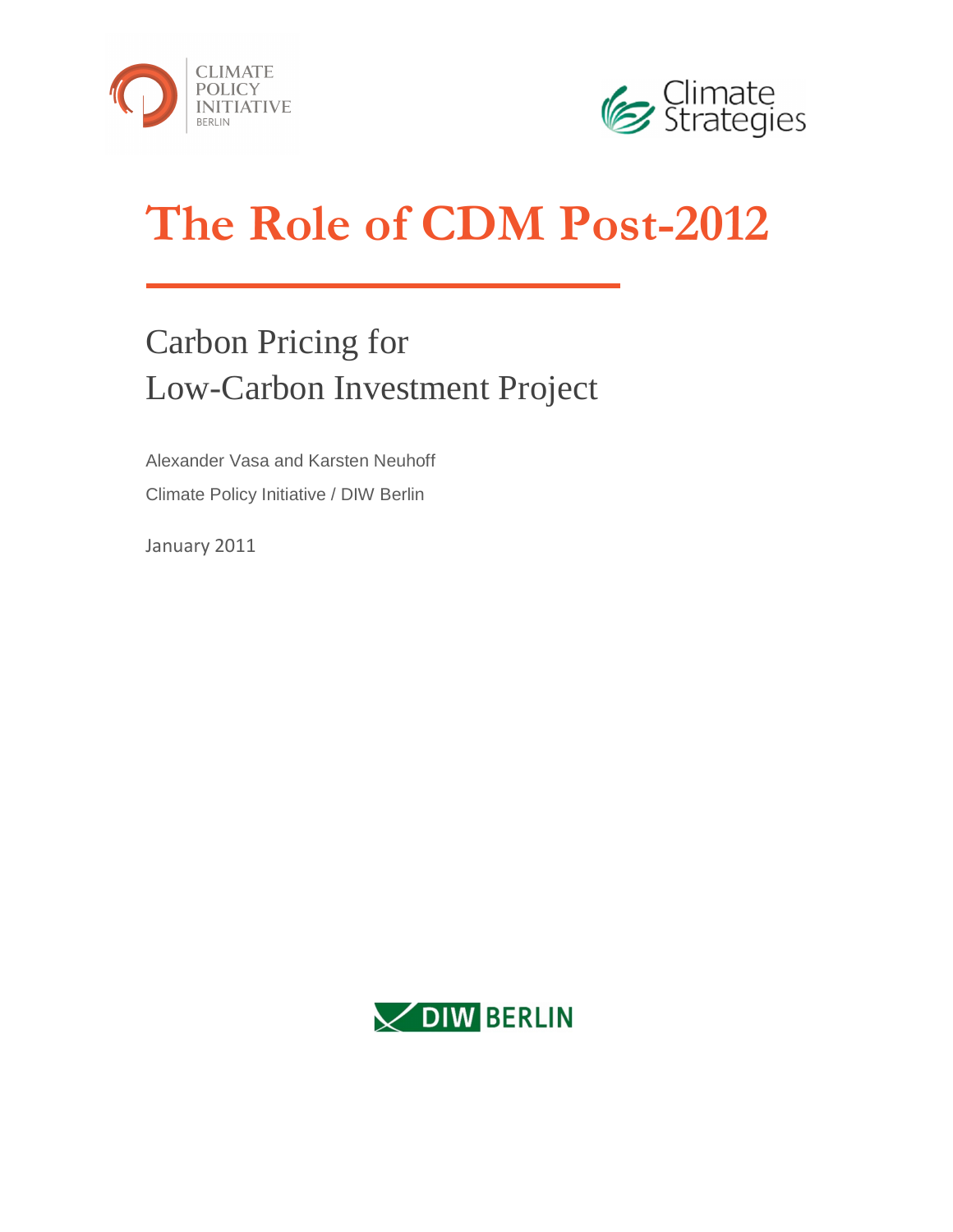#### **Descriptors**

Area of Focus: Carbon Pricing & Incentives Sector: Industry, Power and Energy Region: Europe Keywords: Carbon Pricing, Power, Climate Policy, Investment Support Contact: Dora Fazekas, dora.fazekas@climatestrategies.org, Ruby Barcklay, ruby@climatepolicyinitiative.org

#### About CPI

Climate Policy Initiative (CPI) is a policy effectiveness analysis and advisory organization whose mission is to assess, diagnose and support the efforts of key governments around the world to achieve low-carbon growth. CPI is headquartered in San Francisco and has research centers around the world which are affiliated with distinguished research institutions. Research centers include: CPI at Tsinghua, affiliated with the School of Public Policy and Management at Tsinghua University; CPI Berlin, affiliated with the Department for Energy, Transportation and the Environment at DIW Berlin; CPI Rio, affiliated with Pontifical Catholic University of Rio (PUC-Rio); and CPI Venice, affiliated with Fondazione Eni Enrico Mattei (FEEM). CPI is an independent, not-for-profit organization which receives long-term funding from George Soros.

#### About Climate Strategies

Climate Strategies is an international organisation that convenes networks of leading academic experts around specific climate change policy challenges. From this it offers rigorous, independent research to governments and the full range of stakeholders, in Europe and beyond.

Climate Strategies is grateful for funding from the government of **Australia** and **Switzerland**, Agence de l'environnement et de la maîtrise de l'énergie (ADEME) in **France**, Deutsche Gesellschaft für Technische Zusammenarbeit (GTZ) and Ministry of Environment in **Germany**, Ministry of Environment in **Finland**, Ministry of Foreign Affairs (MFA) in **Norway**, Swedish Energy Agency (SEA) in **Sweden**, Department for Environment, Food and Rural Affairs (DEFRA), the Office of Climate Change (OCC), Department of Energy and Climate Change (DECC), Department for International Development (DFID) in the **UK**, The Carbon Trust, Nordic COP15 Group, Corus Steel, Holcim, Ministry of Environment (MOE) in **Japan**, European Climate Foundation (ECF) in The **Netherlands** and the German Marshall Fund of the **United States**.

© Climate Policy Initiative, 2011 All rights reserved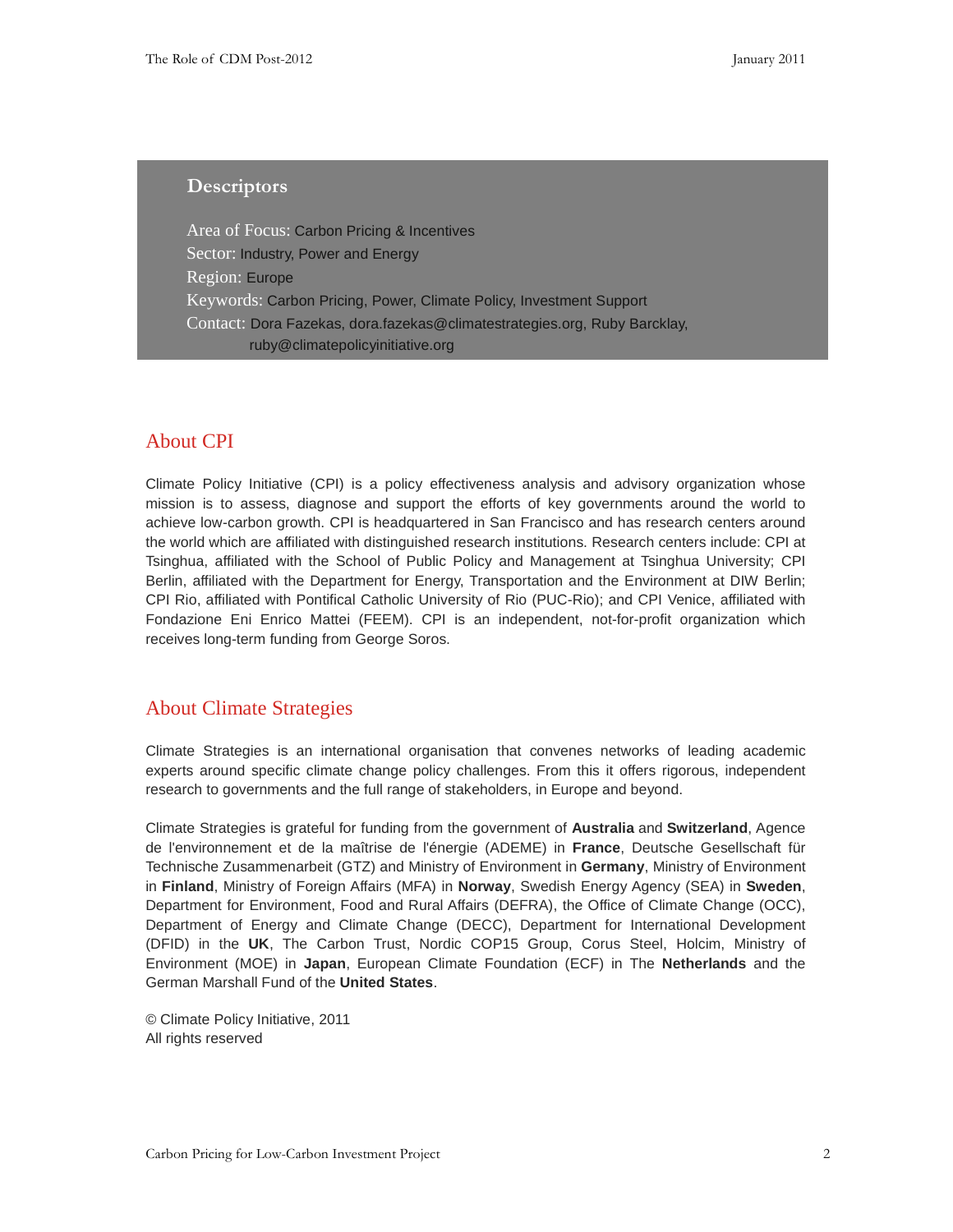## **Executive Summary**

Installations covered by the European Emission Trading Scheme (EU ETS) can use credits from the Clean Development Mechanism (CDM) to cover a share of their emissions. The CDM credits are generated by low-carbon projects in developing countries that require the CDM support to become financially viable.

We review the objectives that are pursued by the EU and by CDM host countries with the CDM, and assess the performance of the mechanism in reaching these objectives:

#### **Additionality**

Additionality is a key premise of the CDM – only projects that would not have been possible otherwise should be supported by the CDM. Studies have found, however, that between one-fifth<sup>1</sup> and twothirds<sup>2</sup> of registered projects are non-additional; reasons include insufficient demonstration criteria and the ineffectiveness of Designated Operational Entities (DOE) $^3$  in filtering non-additional projects. Assuming these estimates are valid, non-additionality could have contributed 30 to 106 million tons of CO2eq to global emissions increases through the use CDM credit in the EU ETS in 2008-2009.

#### **Efficient use of EU mitigation funds**

CDM may not be a cost-effective mechanism for mitigation. For example, yearly costs for abating all developing HFC-23 would cost about €26 million, but through the CDM, Annex I buyers pay between €250 and €750 million in total.<sup>4</sup>

#### **Sustainable Development**

The definition of sustainable development is controversial and there is no agreement on how it should be measured. Within this context, it is difficult to determine whether CDM aids sustainable development or not. Some CDM experts go so far as to suggest – using their sustainable development criteria - that the additionality requirements of CDM actually reduce the number of sustainable projects available for CDM investment.

#### **Low-carbon development – In developing countries**

In developing countries, the authors find that the CDM has not facilitated technology transfer, does not support a shift to low-carbon technologies, can discourage the development of domestic lowcarbon policies such as Nationally Appropriate Mitigation Actions (NAMAs), does not achieve sustainable development criteria, and, in fact, can support carbon-intensive activities.

#### **Low-carbon development – in Europe**

Overall, the CDM negatively impacts EU ETS abatement. This study shows that with an EU ETS target of 20%, the CDM decreases the required GHG emissions reductions from 13.8% to 7.5% by 2020 (relative to 2005).<sup>5</sup> The right to use CDM has been extended to the period 2013-2020. As a result, averaged over the period 2008-2020, EU ETS emissions can exceed the EU ETS cap by 7.3%.

<sup>1</sup> Michaelowa & Purohit, 2007

<sup>2</sup> Wara and Victor, 2008

<sup>3</sup> In the CDM context, the term DOE stands for validators of CDM project proposals. In the US, the term DOE stands for Department of Energy.

<sup>4</sup> Wara, 2008

<sup>5</sup> EU Community Independent Transaction Log (CITL) data. See section 2.1 and Annex 1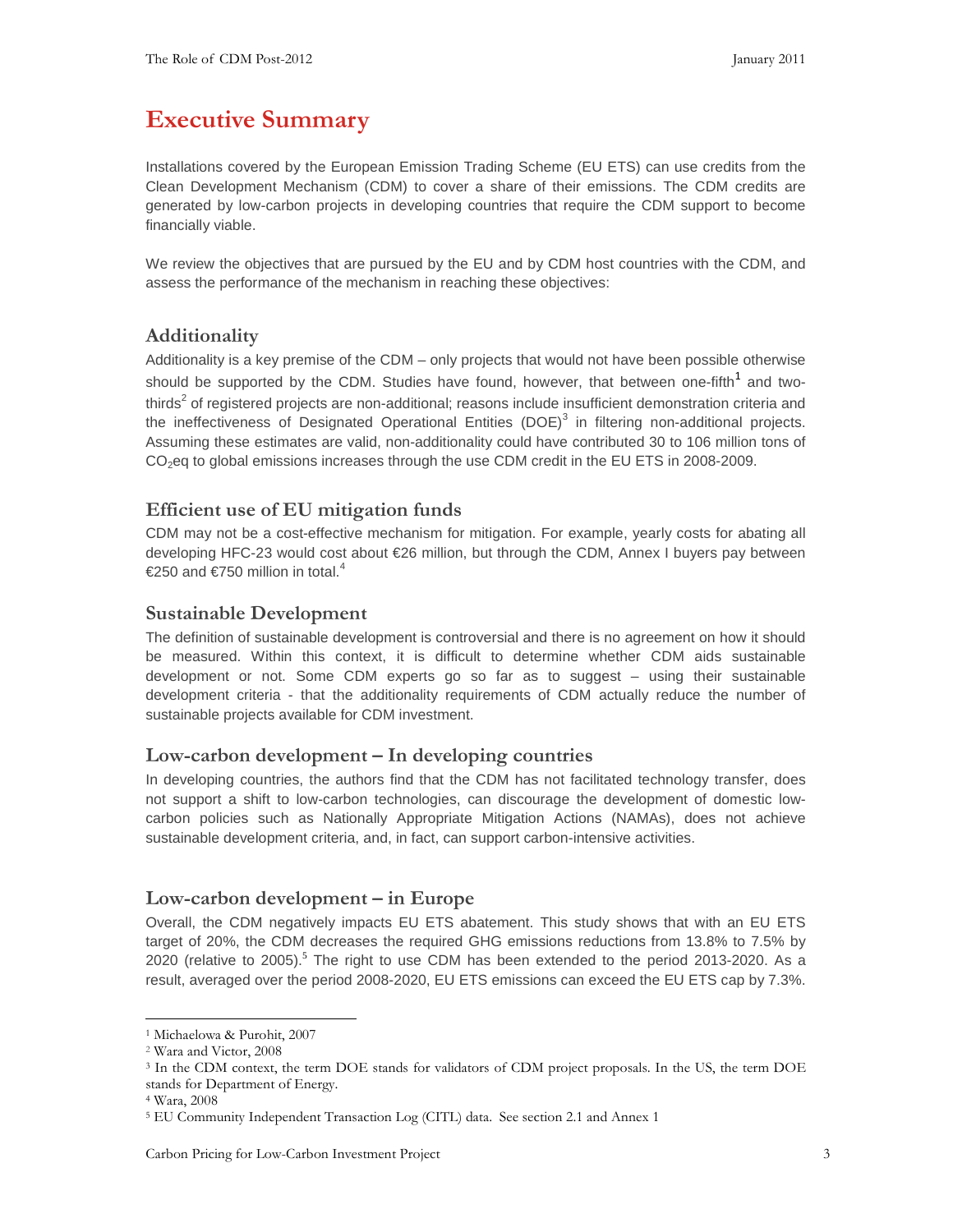Thus the degree of abatement undertaken in Europe is heavily influenced by the use of CDM credits. With a 30% target, the effects are even more pronounced, with emission reductions delivered domestically of 23.9% without CDM use to 12.6% with CDM use. $6$  Even without the use of CDM, the current 20% emissions trajectory results in emissions abatement of 51% below 1990 levels by 2050, which falls well short of the commitment of 80-95%, formulated by the EU and its Member States at the EU Summit in October 2009.<sup>7</sup>

Future volumes of CER inflows are determined by various factors inherent in the choice of project and technology, and are also determined by political decisions made at the UN, EU, and project host country level. This makes the volumes of CERs generated difficult to predict, despite careful monitoring by market participants and analysts of international carbon market developments.

#### **CDM in the case of a 30% EU emissions reduction target**

If the EU moves to a 30% target, the Directive currently envisages that half of the additional emissions reductions could be covered with CDM credits. Policy makers may consider, whether the performance of the CDM mechanism to date justifies such an expansion, or the focus should be shifted on alternative mechanisms for international climate cooperation.

Should the increased use of CDM still proceed, this might trigger a discussion about who receives the right to use the CDM credits and can capture the rents from the price spread between EU allowances and CERs. This could repeat the lengthy debate between industry and the European Commission on the definition of benchmarks for free allowance allocation. This paper explores and discusses different options for how market-based mechanisms could be used instead, to allocate the right for the use of CER credits.

<sup>6</sup>CPI Analysis, Annex 2

<sup>&</sup>lt;sup>7</sup> This sentence and the corresponding Graph 1 have been updated on 4<sup>th</sup> February 2011 - initially 47% instead of 51% total EU emission reductions were projected for 2050. EU Presidency Conclusions EU October 2009: http://www.consilium.europa.eu/uedocs/cms\_data/docs/pressdata/en/ec/110889.pdf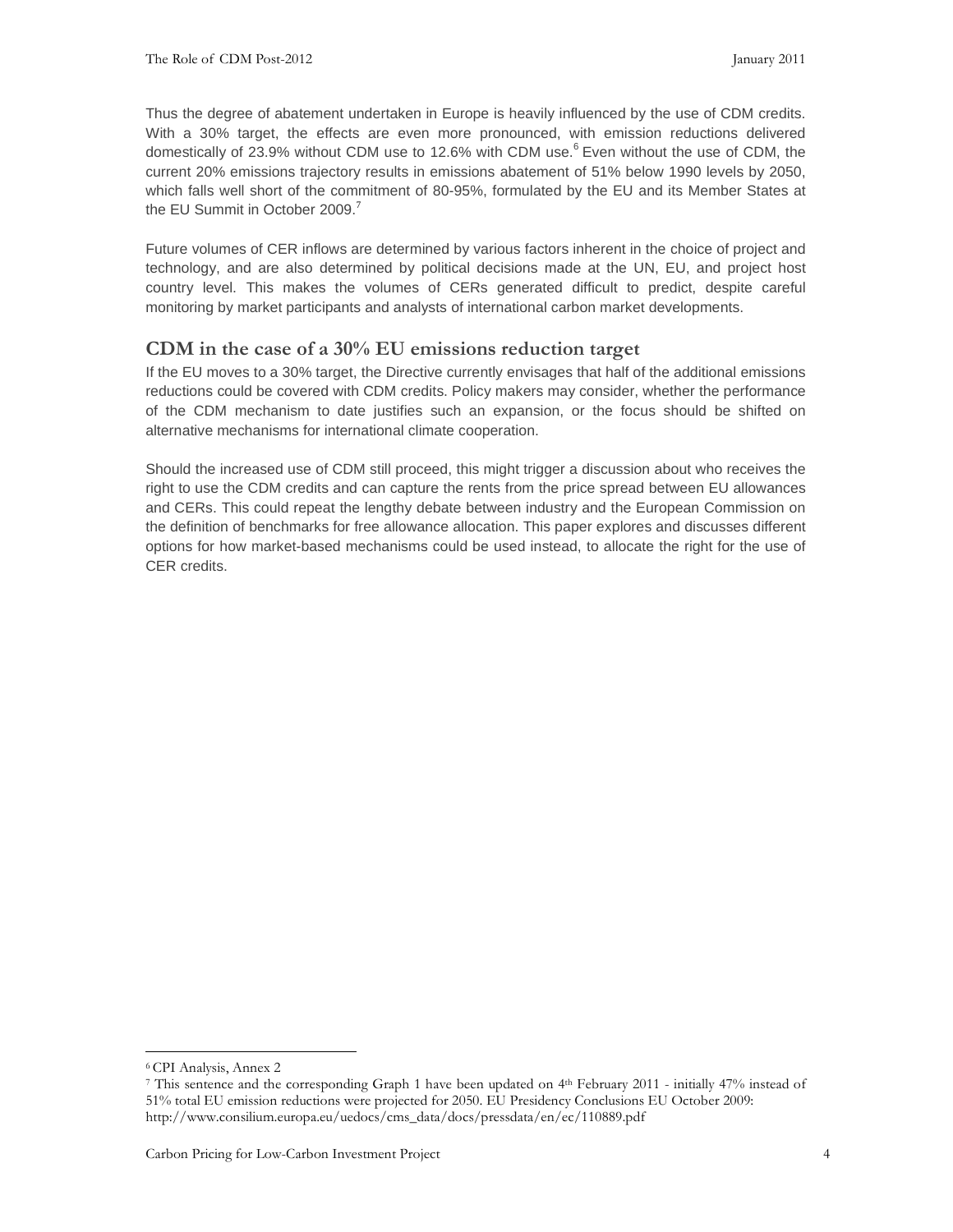#### **1 Introduction**

In its Climate and Energy Package, decided in 2008, the EU unilaterally committed to reduce greenhouse gas emissions by 20% by the year 2020, relative to 1990 levels, with a further plan to reduce emissions by 80%-95% by 2050 (Council of the EU, 2009). The emissions reductions needed to meet this target can be achieved through domestic abatement and through abatement in developing countries through the Clean Development Mechanism (CDM).<sup>8</sup> The CDM is an offset mechanism that allows for the crediting of emissions-reduction projects in developing countries and the subsequent sale of credits to actors in developed countries. These actors are then permitted to increase their emissions by the volume of credits used. Each credit, called a Certified Emissions Reduction (CER), gives its holder the right to emit one tonne of  $CO<sub>2</sub>$ . Thus, emissions reductions in CDM host countries are offset by increases in emissions in the EU.

The EU offset policy, therefore, has an impact on abatement strategies in EU economies and in the developing countries that host CDM projects. This paper reviews the objectives of including CDM in the EU abatement strategy from the perspectives of both EU and CDM host countries. It then analyses whether these objectives have been achieved in practice. Where the results deviate from the goals, this paper explores options to realign goals with desired results. The paper is organized as follows:

- Section 1 reviews objectives of the CDM for the EU and for host (developing) countries;
- Section 2 describes the CDM framework and CDM design;
- Section 3 reviews CDM performance;
- Section 4 discusses options for realigning the CDM's performance with its objectives; and
- Section 5 concludes.

-

#### **1.1 Objectives of the CDM for the European Union**

The European Union allows the use of CERs from CDM projects in order to increase the costeffectiveness of abatement under the EU ETS (European Commission, 2004; Michaelowa, 2004). Preamble 3 of the Linking Directive states that access to CERs "increase[s] the diversity of low-cost compliance options […] leading to a reduction of the overall costs of compliance with the Kyoto Protocol."<sup>9</sup> The access to the use of CERs is subject to "safeguarding the [CDM]'s environmental integrity." That means that the use of CERs should not harm the environment. Furthermore, the stimulated demand for CDM credits assists "developing countries hosting CDM projects […] in achieving their sustainable development goals." Following Article 12 of the Kyoto Protocol, emissions reductions through the CDM should only be a part of total emissions reduction efforts. The EU interpreted this to mean that, at most, half of all European emissions reduction commitments could be delivered through project mechanisms such as the CDM and Joint Implementation, so the EU accordingly introduced a limit on the use of CDM credits.<sup>10</sup>

<sup>8</sup>Abatement through Joint Implementation (JI) projects in European Union Member States is another option. JI can be used from 2008 onwards. Joint implementation projects are projects conducted in developed countries.

<sup>9</sup> Linking Directive 2004/101/EC (Council of the EU & European Parliament, 2004).

<sup>&</sup>lt;sup>10</sup> The use of CDM is governed in the EU ETS according to consolidated EU ETS Directive 2003/87/EC, as amended through the Linking Directive (2004/101/EC) and Directive 2009/29/EC. The use of offsets in the non-ETS sector is governed through Decision 406/2009/EC. The detailed regulations can be found in Annex 1 of this paper.

In addition to the Kyoto requirement, the following motivations justify the constraint: a) equity considerations, b) minimizing the impact of large volumes of low-cost credits on carbon prices in the EU, and c) providing incentives for developing countries to take on targets in a second commitment period. For a discussion see Akita (2003), Narain and van't Veld (2008) and Woerdman (2004).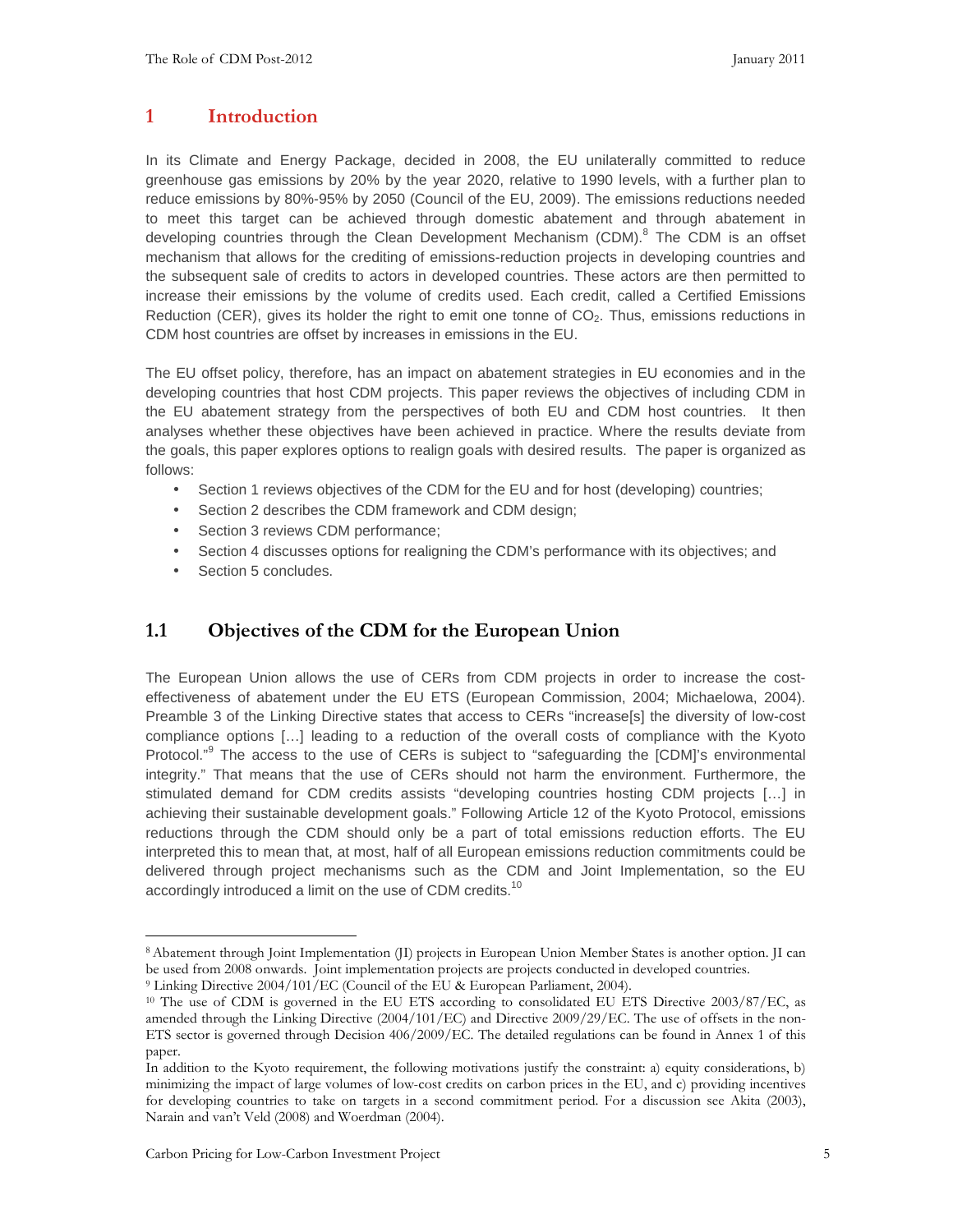Thus, the objectives of the EU offset policy are to achieve a) cost-effectiveness, b) environmental integrity and c) a momentum towards a long-term decarbonisation of the EU economy.

#### **1.2 Objectives of the CDM for host countries (developing countries)**

For CDM host countries (i.e. developing countries not listed in Annex I<sup>11</sup> of the Kyoto Protocol), the goal of the CDM is to help them "achieve sustainable development and to contribute to the ultimate objective of the Convention" (UNFCCC, 1997: Article 12(2)).<sup>12</sup> The first mentioned goal – sustainable development – has not been formally defined and is subject to the interpretation and the development priorities of the respective countries. It is an important criterion, however, which triggered the acceptance of the CDM as an instrument by developing countries. Generally sustainable development goals include economic, social, and environmental aspects (Olsen, 2007). The latter goal – contributing to the ultimate objective of the Convention – can be interpreted to mean helping developing countries transition to a low-carbon development path, with the ultimate objective of decreasing global GHG reductions in the range of 50-85% relative to 2000 levels (IPCC, 2007; UNFCCC, 1992). Such a transition demands a low-carbon infrastructure as well as an institutional structure that encourages investors to invest in low-carbon technologies such as renewables and energy-efficient production facilities. While not explicitly a goal of the CDM, the Convention and the Kyoto Protocol stipulate that in order to achieve the decarbonisation objective, developed countries should support developing countries via the transfer of financial and technological resources to promote low-carbon development in Non-Annex I countries (UNFCCC, 1992: Art. 4.3&4.5; UNFCCC, 1997: Art. 10(c)&11.2).

To summarize, the CDM objectives for CDM hosts are a) sustainable development, b) technology and financial transfers, and c) a contribution to a low-carbon path.

## **2 The current framework for CDM under the EU ETS and CDM Design**

The CDM is a voluntary, market-based mechanism. Demand for CDM projects is dependent upon the stringency of emissions-reduction commitments in developed countries. The deeper the emissionsreduction commitments in Annex I countries, the higher the price of domestic emissions reductions and the higher the demand for CDM credits. This section first illustrates the current CDM policy within the EU ETS and then explores key attributes of CDM design, including additionality and the sustainable development criterion.

#### **2.1 The current framework for CDM under the EU (ETS)**

The EU has committed to reducing emissions by 20% in 2020 relative to 1990. Following a linear trajectory the cap is reduced by a factor of 1.74% each year beyond 2020. This factor is subject to a review in 2025. Companies in the EU ETS can achieve up to half of this reduction through the use of CDM or Joint Implementation offsets (EU Directive 2009/29/EC: Article 11a).<sup>13</sup>

<sup>11</sup> Annex I includes all OECD countries.

<sup>12</sup> "Convention" is short for the United Nations Framework Convention on Climate Change (UNFCCC).

<sup>&</sup>lt;sup>13</sup> In the following, we refer to credits from the CDM as offsets and do not include II credits.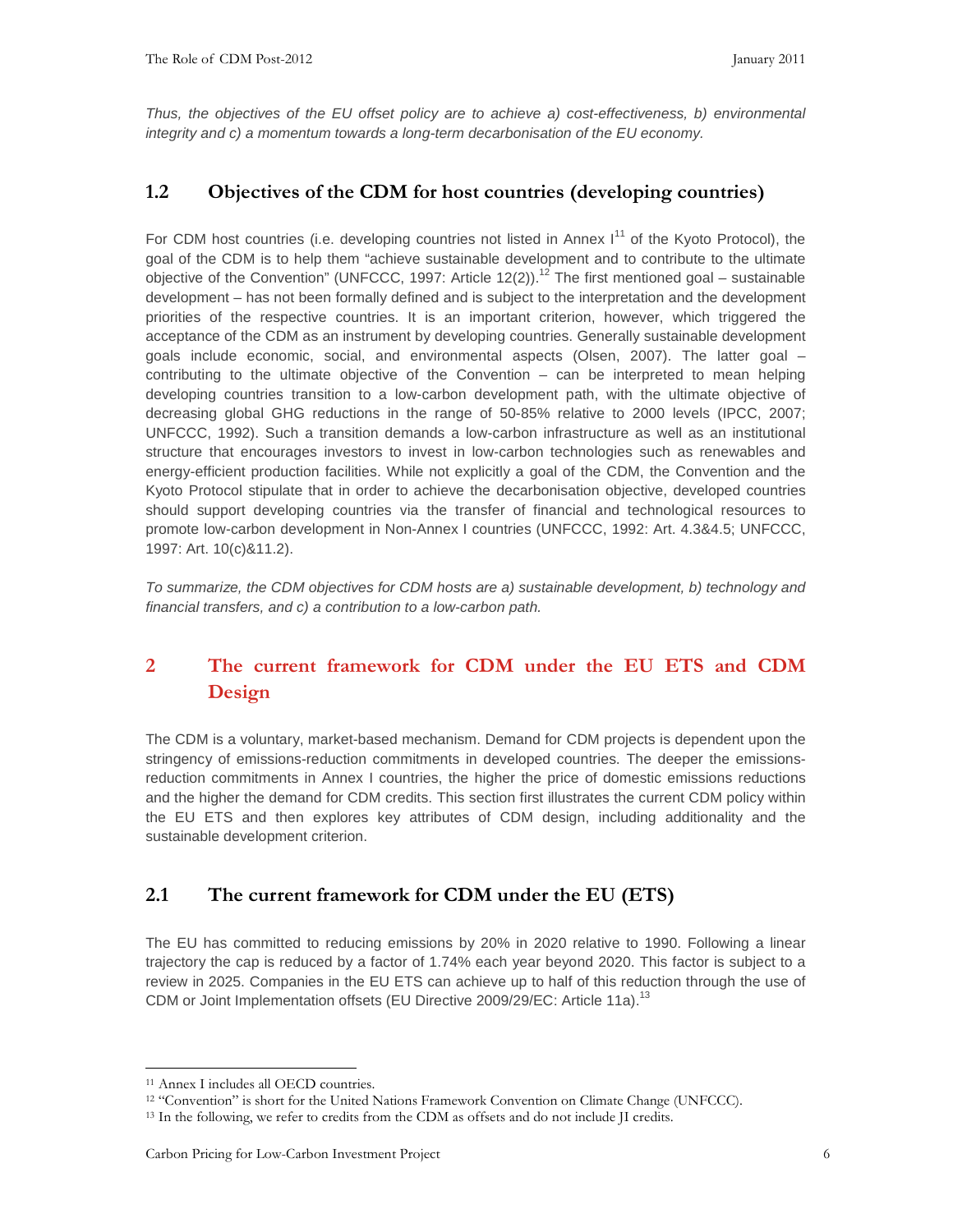The maximum EU demand for CDM credits was fixed through the Linking Directive, making the CDM part of the compliance regime and thereby giving CDM credits the necessary credibility to attract private investment. In Phase II of the EU ETS, each participating firm has the right to use the CDM up to a certain percentage of their allocated EU Allowances (EUAs) (2008-2012).<sup>14</sup> In total, EU ETS firms are allowed to use about 1. billion CERs in this five-year period<sup>15</sup>, which amounts to an average of 13.8% of CERs as a share of freely allocated EUAs. The percentage allowed varies by EU Member State because of different emission reduction commitments of individual Member States. German EU ETS participants, for example, can use up to 22% in CDM credits, while Slovakian EU ETS companies can use up to 7%. Most EU Member States (14 out of 27) have a CDM limit of 10% of EUA allocation.

In the period 2008-2012, all project types allowed by the CDM Executive Board (EB)—except nuclear, land use, land use change, and forestry projects—are eligible for use in compliance with reductions targets (Council of the EU & European Parliament, 2009: Art. 11a (3)). Large hydroelectric projects under the CDM must comply with the World Commission on Dams guidelines, which are subject to Member State interpretation, in order to be acceptable for compliance purposes.

For the period 2008-2020, the limit on CDM use has been extended to a total of about 1.53 billion CERs (for calculations, see Annex 1). For the period after 2012, if no satisfactory international agreement increases the EU emissions reduction target to 30%, eligible credits from CDM projects will be limited to CERs from projects registered before 2012 by a CDM host country or, if registered after 2012, only from projects in Least Developed Countries (LDCs). Furthermore, the European Parliament is currently discussing the ban of CER use generated from industrial gas, specifically HFC-23 and N2O projects. This ban, if approved, would be effective from May 2013.

In addition to the limit in the EU ETS, EU Member States may use CDM credits to cover emissions in sectors that are not covered by the EU ETS. The total amount of CERs that can be used for non-EU ETS sectors is 782 million tonnes in the period  $2013{\text -}2020$ .<sup>16</sup> Of these, 78.2 million tonnes can exclusively be provided from LDCs. Potential CDM supply currently in the pipeline from LDCs is 112 million tonnes until 2020, of which 5.1 million tonnes is already registered. Of these, less than 20,000 tonnes' worth of CDM credits had been issued before 2010.

#### **Implications for EU abatement**

Table 1, based on data from the EU Community Independent Transaction Log (CITL) and the individual National Allocation Plans of EU Member States, summarizes how the use of CDM credits reduces the emission reductions that need to be achieved within the European Union.

<sup>14</sup> EU ETS Phase I was a trial phase running between 2005 and 2007. Ellerman & Buchner (2008) provide an indepth analysis of the experience in Phase I.

<sup>15</sup> Including extended coverage added in Phase II.

<sup>16</sup> However, should a Member State have more stringent national targets, "the limitation imposed by this Decision on the use of greenhouse gas emissions reduction credits should not apply to the additional emissions reductions to attain the national objective." Council Decision, paragraph 17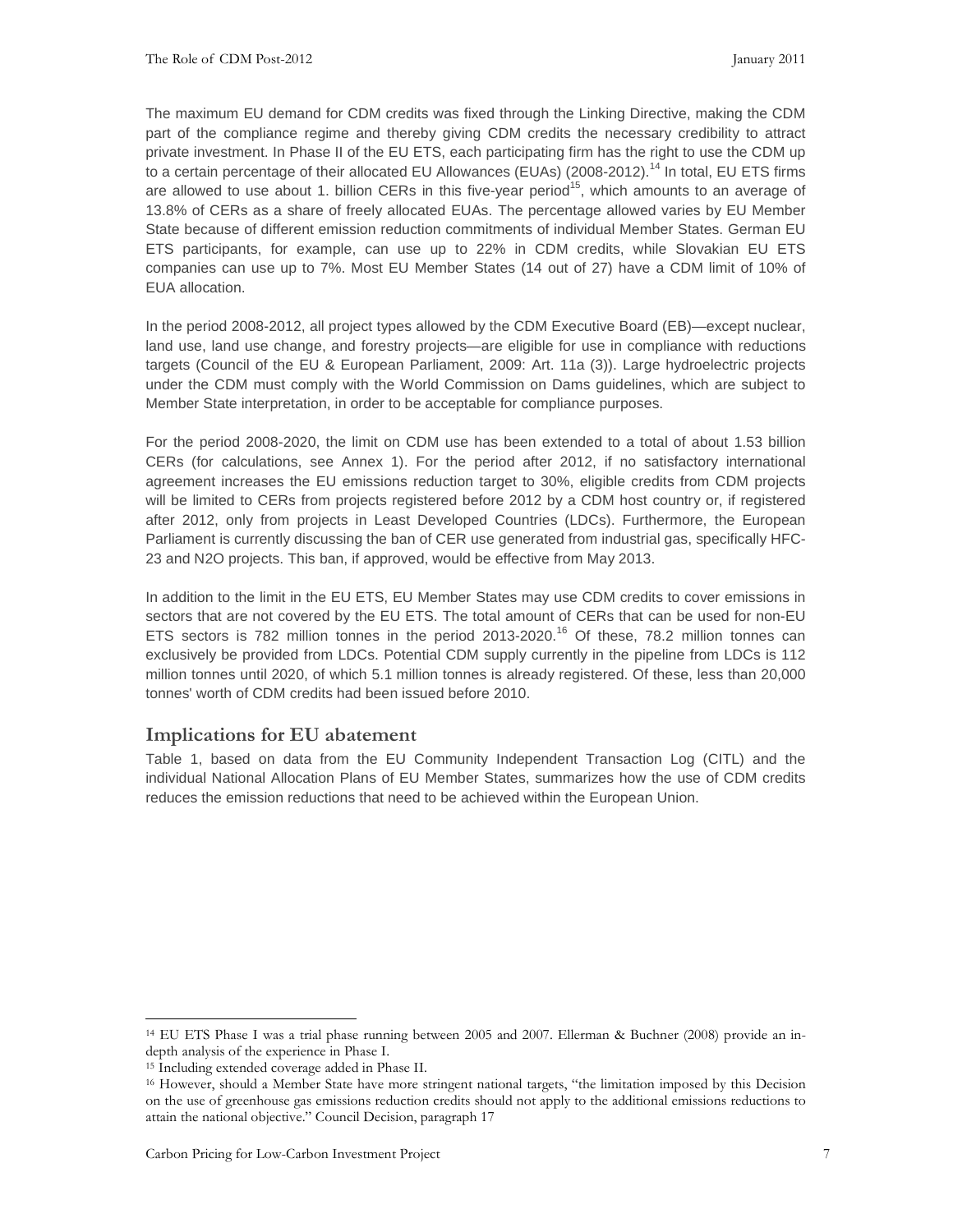| Table 1 Emissions reduction with and without the CDM |  |  |  |  |  |  |  |  |
|------------------------------------------------------|--|--|--|--|--|--|--|--|
|------------------------------------------------------|--|--|--|--|--|--|--|--|

|               |                        |  | EU-27 Reductions in  with 20% target | with 30% target |
|---------------|------------------------|--|--------------------------------------|-----------------|
|               | 2020, relative to 2005 |  |                                      |                 |
| $$ with $CDM$ |                        |  | $-7.5\%$                             | $-12.6%$        |
| without CDM   |                        |  | $-13.8%$                             | $-23.9%$        |

As the table indicates, the use of the CDM limits the emissions reduction effort needed for compliance.

The CDM substantially reduces the emissions reduction ambition relative to 2005 GHG emissions. In the 20% reduction case, the actual reduction with full use of the CDM is a 7.5% reduction in GHG emissions, relative to 2005 levels. Under the 30% target, full CDM use leads to a 12.6% GHG emissions reduction, relative to 2005 levels. The target stringency under the 20% target without CDM use is 1.2 percentage points higher than the 30% target with full CDM use scenario. The European Commission recognizes in Directive 2009/29/EC that the increased use of CDM credits in the absence of an international agreement, could undermine the EU renewables target and the incentives for energy efficiency, innovation, and technological development (den Elzen & Höhne, 2008).

#### **2.2 CDM Design**

The project cycle for the registration and subsequent issuance of CDM credits involves multiple steps, which are required by the CDM Executive Boards and supporting institutions such as the Designated National Authority (DNA), the Designated Operational Entity (DOE), and the supporting panels (Methodology and Review and Issuance panel) of the EB. Two key criteria for successful CDM registration are additionality and the sustainable development benefits of the respective CDM project.

#### **2.2.1 Additionality**

Additionality safeguards the environmental integrity of the system and prevents Annex I (e.g. EU) buyers from paying for emission reductions that would have happened anyway. By using CERs from emissions reduction projects in developing countries, emitters in industrialized countries can increase their emissions output beyond their individual-country carbon constraints. The emissions reductions in developing countries are thus offset by an increase in Annex I country emissions. It is therefore important for environmental integrity that only emissions reductions are credited that would not have occurred anyway, i.e. that are additional. Otherwise, the CDM would contribute to an increase in global emissions (Greiner & Michaelowa, 2003; Schneider, 2007).

Every project must prove additionality according to the guidelines set by the CDM Executive Board using two tools: the 'Tool for the demonstration and assessment of additionality' and the 'Combined tool to identify the baseline scenario and demonstrate additionality'. The following four approaches or any combination of them can be used to demonstrate additionality: positive lists, investment analysis, common practice analysis, and barrier analysis (Schneider, 2009a).<sup>17</sup>

• Positive lists enable a whole project category to be additional. Up to now, this approach has only been used for HFC-23 projects (approved methodology AM0001), which are automatically additional if the project developer demonstrates that abatement exceeds regulatory requirements.

<sup>-</sup>17 For a review of the evolution of the additionality interpretation, see Michaelowa (2009).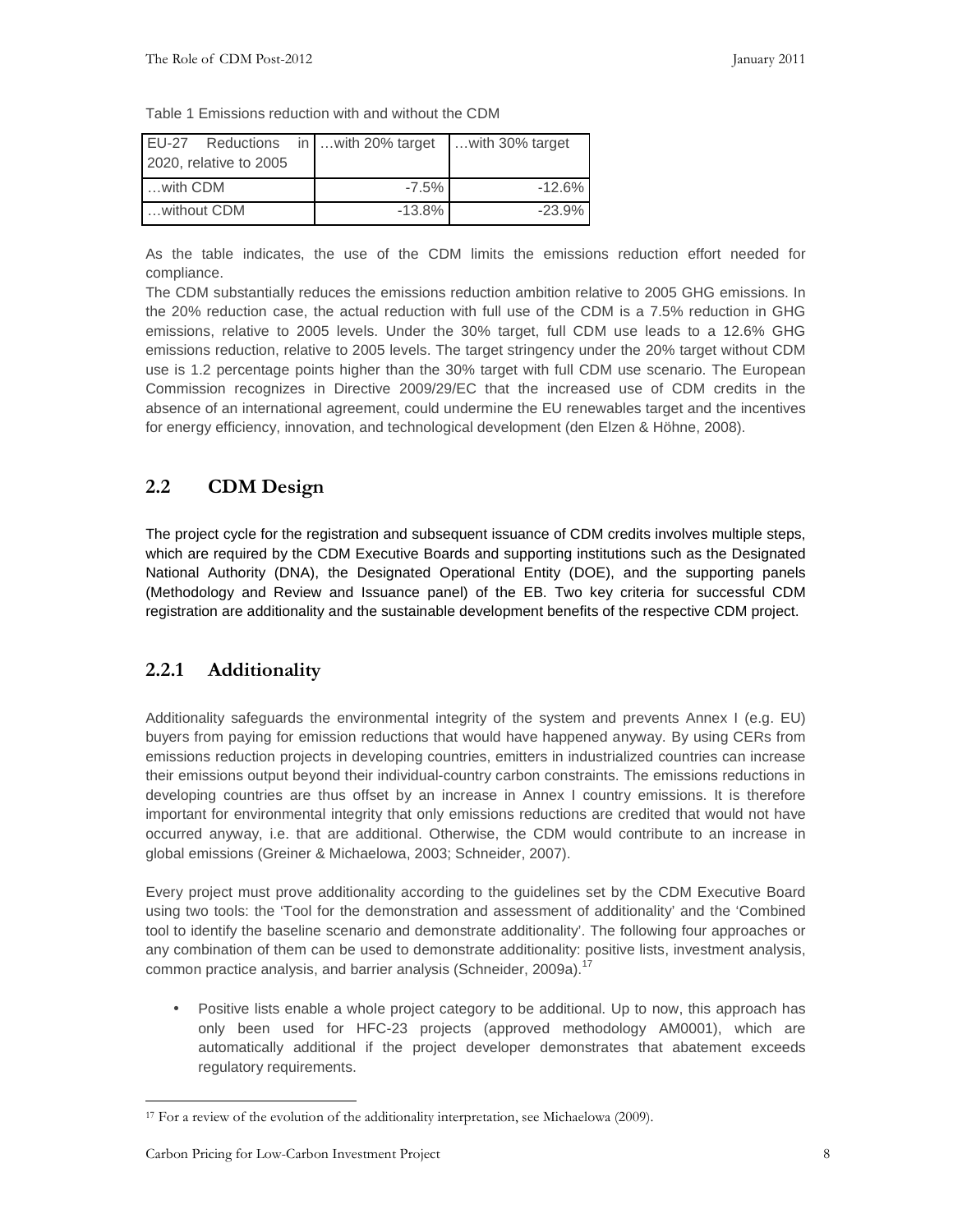- Investment additionality requires that the proposed project be at least economically or financially less attractive than an alternative, more carbon-intensive project and that the CDM change this situation.
- The common practice analysis assesses the extent to which the underlying project type has already been deployed in the respective region and sector.
- The barrier analysis requires demonstration that the underlying project faces barriers, and that the CDM is able to successfully address and overcome these barriers.

#### **2.2.2 Sustainable development**

In comparison to the additionality criteria, which were formally defined by the EB, the criteria for sustainable development are subject to CDM host country interpretation (UNFCCC, 2001). Each CDM host country DNA decides whether a project meets the country's sustainable development criteria. Project developers demonstrate in the Project Design Documents how the proposed CDM project activity contributes to sustainable development. If the criteria are met, the DNA issues a Letter of Approval (LoA). Sustainable development criteria generally include environmental, social and economic aspects.

## **3 CDM Performance Overview**

The discussion begins with a review of the project pattern and regional distribution of the creation of CDM credits (Section 3.1) followed by a parallel exploration of the location and type of European installations using CDM credits (Section 3.2). Section 3.3 then reviews the performance of the mechanism according to the following criteria:

- 1. Additionality: How large is the share of non-additional projects?
- 2. Cost-efficiency: How much was spent on what amount of GHG abatement?
- 3. Sustainable development: What is the share of projects with sustainable development benefits?
- 4. Low-carbon development: How did the CDM support national policy development in developing countries and the EU?

#### **3.1 Supply side**

-

To date, the CDM has brought forward more than 2,500 registered projects, which are expected to deliver about 1.9 billion tonnes of  $CO_2$ eq by the end of 2012 (UNEP Risoe, 2010).<sup>18</sup> However, according to UNEP Risoe calculations only about 1 billion CERs will be available for use in the period 2008-2012. The EU is the single largest demand market for CDM credits (Kossoy & Ambrosi, 2010). Registered projects can be divided into eight categories:

Table 2 gives an overview of the number of projects, emissions reductions to 2012, and alreadyissued credits in each project category.

<sup>18</sup> CDM projects reducing GHG other than CO2 can be expressed as CO2-equivalents (CO2eq) by multiplying the volume by the global warming potential (GWP) of the respective greenhouse gas. Methane, for example, has a GWP of 25 (IPCC, 2007).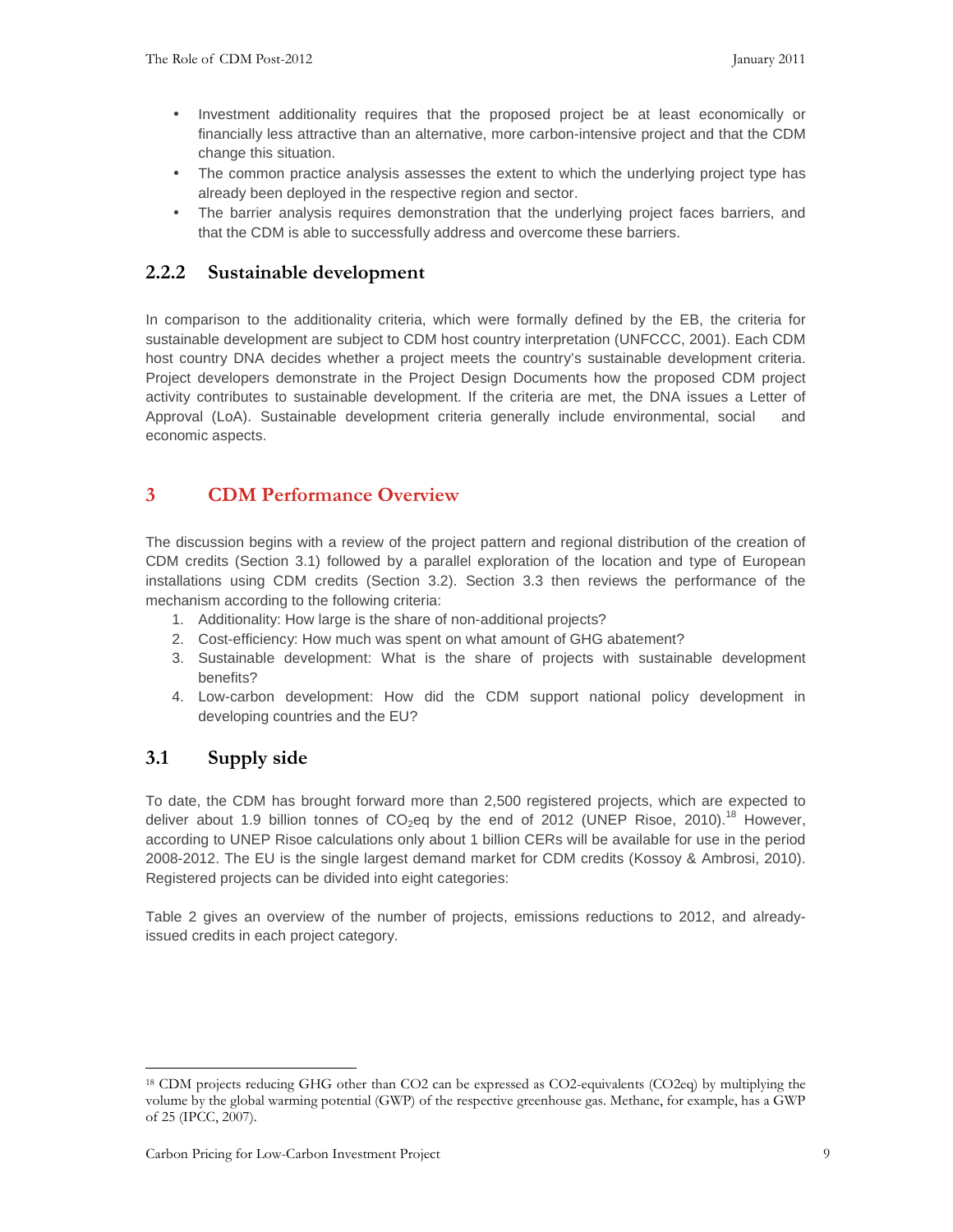|                              | Registered      | <b>Emissions reductions</b> | Issued emissions           |  |  |
|------------------------------|-----------------|-----------------------------|----------------------------|--|--|
|                              | projects        | 2012 in 000s tons of        | reductions in 000s tons of |  |  |
|                              |                 | $CO2$ eq                    | $CO2$ eq                   |  |  |
| Renewables                   | $1,563 - (61%)$ | $550,205 - (29%)$           | $65,512 - (14%)$           |  |  |
| Methane & Cement             | $578 - (23%)$   | $360, 158 - (19%)$          | $26,851 - (6%)$            |  |  |
| Supply Side EE <sup>19</sup> | $174 - (7%)$    | $126,735 - (7%)$            | $21,283 - (4%)$            |  |  |
| <b>Industrial Gases</b>      | $93 - (4%)$     | 732,643 - (38%)             | 351,498 - (74%)            |  |  |
| Demand Side EE               | $80 - (3%)$     | $11,558 - (1%)$             | $1,390 - (0,3\%)$          |  |  |
| <b>Fossil Fuel Switch</b>    | $50 - (2%)$     | $116,451 - (6%)$            | $7,842 - (2%)$             |  |  |
| Afforestation &              | $17 - (1%)$     | $5,671 - (0,3\%)^{20}$      | $0 - (0\%)$                |  |  |
| Reforestation                |                 |                             |                            |  |  |
| Transport                    | $3 - (0,1\%)$   | $1,978 - (0,1%)$            | $201 - (0,04\%)$           |  |  |
| <b>Total</b>                 | 2,558           | 1,905,398                   | 474,577                    |  |  |

|  |  |  | Table 2 Overview registered project categories December 2010 (Source: UNEP Risoe, 2010) |  |  |
|--|--|--|-----------------------------------------------------------------------------------------|--|--|
|--|--|--|-----------------------------------------------------------------------------------------|--|--|

In total numbers, registered renewable CDM projects make up the largest share of all projects (61%), followed by projects reducing methane (23%). In terms of emissions reductions up to 2012, three project categories – industrial gases<sup>21</sup> (38%), renewables (29%), and methane projects (19%) – make up 86% of the total registered supply of emissions reductions to 2012. Issued credits are dominated by industrial gas projects (74%), with the second biggest category, renewables, covering 14%.

|                                  | Registered      | <b>Emissions reductions</b> | <b>Issued emissions</b>    |  |  |
|----------------------------------|-----------------|-----------------------------|----------------------------|--|--|
|                                  | projects        | 2012 in 000s tons of        | reductions in 000s tons of |  |  |
|                                  |                 | CO <sub>2</sub> eq          | CO <sub>2</sub> eq         |  |  |
| Latin America                    | 483 - (19%)     | 296,317 - (16%)             | $66,180 - (14%)$           |  |  |
| <b>Brazil</b>                    | 179             | 136,649                     | 44,013                     |  |  |
| Mexico                           | 124             | 51,655                      | 7,003                      |  |  |
| Asia & Pacific                   | $1,973 - (77%)$ | 1,513,094 - (79%)           | 400,390 - (84%)            |  |  |
| China                            | 1,065           | 1,071,064                   | 250,304                    |  |  |
| India                            | 568             | 253,132                     | 80,922                     |  |  |
| South Korea                      | 49              | 100,423                     | 60,230                     |  |  |
| Europe and Central Asia          | $27 - (1%)$     | $10,588 - (1%)$             | $0 - (0\%)$                |  |  |
| Uzbekistan                       | 8               | 6,171                       |                            |  |  |
| Africa                           | $47 - (2%)$     | $58,309 - (3%)$             | $6,654 - (1%)$             |  |  |
| Nigeria                          | 4               | 18,930                      |                            |  |  |
| South Africa                     | 17              | 15,717                      | 1,794                      |  |  |
| Middle-East                      | $28 - (1%)$     | $27,091 - (1%)$             | $1,354 - (0,3\%)$          |  |  |
| <b>Israel</b>                    | 18              | 8,670                       | 553                        |  |  |
| Qatar                            |                 | 13,748                      |                            |  |  |
| Total                            | 2,558           | 1,905,398                   | 474,577                    |  |  |
| <b>Least Developed Countries</b> | 19              | 5,187                       | 16                         |  |  |
| <b>Small Island States</b>       | 8               | 6,385                       | 629                        |  |  |

Table 3 Overview of the regional distribution of registered projects, December 2010 (Source: UNEP Risoe, 2010)

-

 $21$  HFC-23 and N<sub>2</sub>O.

<sup>19</sup> Energy efficiency.

<sup>20</sup> Percentages here do not add up to 100% due to rounding.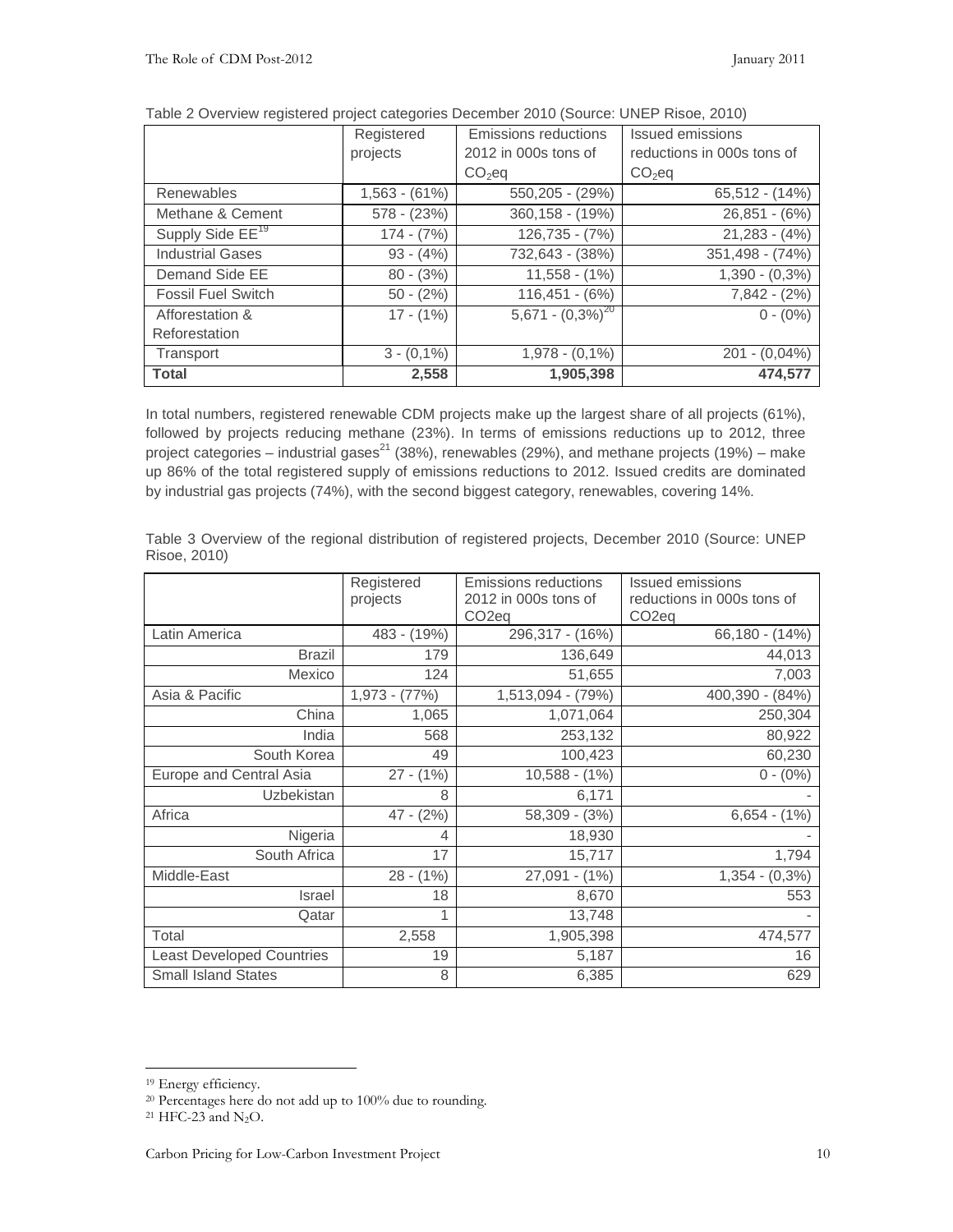Table 3 illustrates that most projects are conducted in China, India, Brazil, Mexico, and South Korea. More than eighty per cent of CDM credits issued by 2012 are expected to have been generated in these countries. Many smaller and less developed countries fail to attract CDM projects, arguably because their institutional framework is not seen to be sufficiently robust by investors.

Least-Developed Countries are poorly represented by the CDM. Only nineteen projects have been registered in LDCs, with an additional nine projects achieving registration in Small Island Developing States (SIDS). In total, registered projects in LDCs account for less than 1% of expected 2012 credit supply (11.8 million tonnes, which is less than the credits from the only registered project in Qatar). Even if all 44 LDCs and 19 SIDS projects currently at the validation stage or in the registration process achieve registration, the 2012 expected credit supply will at most double. In terms of the number of projects, Cambodia (4), Cuba (2), and the Dominican Republic (2) have the most projects in the LDC and SIDS categories, respectively. In terms of  $CO<sub>2</sub>$ eq emissions reductions from the CDM expected by 2012, Bangladesh (1.1 million tonnes), Tanzania (1.1 million tonnes), and Cuba (2.4 million tonnes) are the most productive CDM host countries, with two, one and two registered projects, respectively. Four of these projects are landfill gas projects. The other is a Cuban energyefficiency supply side project (UNEP Risoe,  $2010$ ).<sup>22</sup> For other LDCs and SIDS with lower expected credit supply, projects tend to come from the renewable sector (energy efficiency, bioenergy) and methane avoidance.

The findings imply that the CDM has been successful in finding low-cost abatement opportunities and, to a smaller extent, has addressed renewable energy projects. However, most of these projects occur in advanced developing countries. The CDM has failed to provide support at a larger regional scale.

#### **3.2 Demand Side**

-

The EU ETS is the largest demand market for CERs. In the first two years of Phase II of the EU ETS, companies have used nearly 164 million CERs. This is equal to 4.2% of allocated EUAs, well below the allowed average percentage of 13.8% of EUAs for the period 2008-2012. The use of CERs for compliance is distributed across nine sectors and one additional category (opt-in installations). Table 4 illustrates the use of CERs in absolute and relative terms for the period 2008-2009.<sup>23</sup>

<sup>&</sup>lt;sup>22</sup> The first sentence of the Cuban Project Design Document (PDD) reads that: "[t]he project activity converts an open cycle thermal generation facility into a combined cycle facility that adds approximately 75 MW of generating capacity to Cuba's electric power grid with minimal incremental additions to greenhouse gas (GHG) emissions." CDM Project 918: http://cdm.unfccc.int/Projects/DB/DNV-CUK1170423186.13

<sup>23</sup> An in-depth analysis of CER use by German companies in the EU ETS is provided by Hermann, Graichen, Gammelin & Matthes (2010). The authors find that profits to power producers – due to the interaction of free allocation, CER use, and the nuclear tax – amount to a total additional rent of up to €38 billion for the period 2005- 2012. The total CDM arbitrage profits up to 2010 for German ETS are estimated to be approximately €1 billion. €42 million have already been earned in 2008-2009 from selling freely allocated EUAs and using cheaper CERs.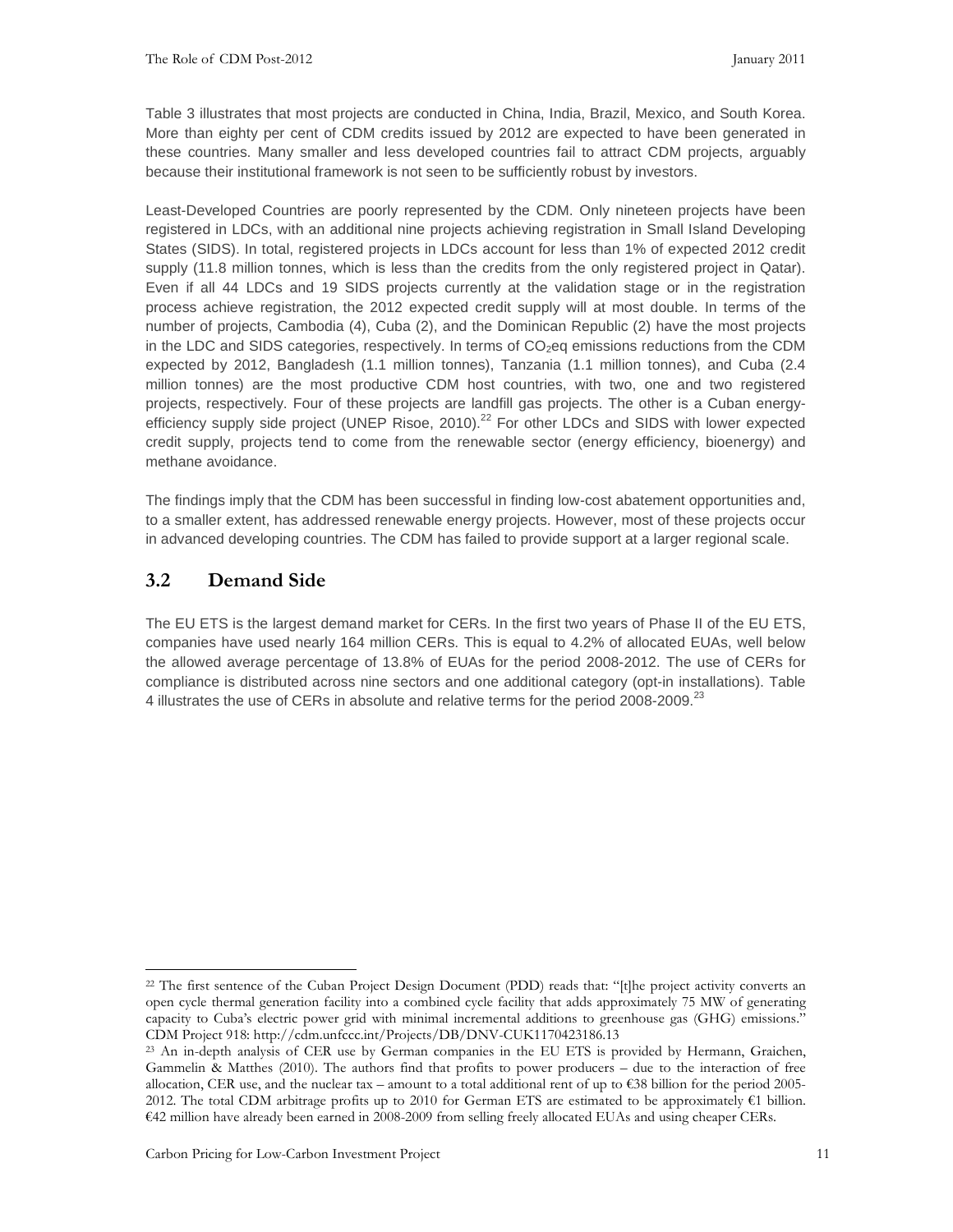|                 | Power     | Refine | Coke  | Metal | Iron   | Ceme    | Glas   | Ceramic | Pulp    | Opted  | Total  |
|-----------------|-----------|--------|-------|-------|--------|---------|--------|---------|---------|--------|--------|
|                 |           | ries   | ovens | Ore   | and    | nt and  | S      | S       | and     | -in    |        |
|                 |           |        |       |       | steel  | Lime    |        |         | Paper   |        |        |
| CDM+JI in       | 115.2     | 9.2    | 1.8   | 0.4   | 14.6   | 15.3    | 1.3    | 1.6     | 4.2     | 0.1    | 163.7  |
| Mt.             |           |        |       |       |        |         |        |         |         |        |        |
| Number of       | $1.744 -$ | $57 -$ | $6 -$ | $8 -$ | $39 -$ | $237 -$ | $64 -$ | $301 -$ | $231 -$ | $19 -$ | 2,706  |
| installations - | 22%       | 34%    | 27%   | 26%   | 16%    | 40%     | 14%    | 24%     | 26%     | 3%     | $-22%$ |
| %of total       |           |        |       |       |        |         |        |         |         |        |        |
| CER use as      | 4%        | 3%     | 5%    | 1%    | 6%     | 5%      | 3%     | 7%      | 7%      | 0.2%   | 4.1%   |
| share of        |           |        |       |       |        |         |        |         |         |        |        |
| verified        |           |        |       |       |        |         |        |         |         |        |        |
| emissions       |           |        |       |       |        |         |        |         |         |        |        |
| CER use as      | 5%        | 3%     | 4%    | 1%    | 4%     | 4%      | 3%     | 4%      | 5%      | 0.2%   | 4.2%   |
| share of        |           |        |       |       |        |         |        |         |         |        |        |
| allocated       |           |        |       |       |        |         |        |         |         |        |        |
| emissions       |           |        |       |       |        |         |        |         |         |        |        |

Table 4 Overview of CDM and JI credits use in EU ETS 2008-2009 in million tons (Source: CITL, 2010).

Table 4 demonstrates that the Power, the Cement and Lime, and the Iron and Steel sectors together account for 88% of all CDM and Joint Implementation (JI) credits used for compliance. In terms of the share of EU ETS installations per sector, 40% of all ETS Cement and Lime installations (237 installations in total), 34% of all ETS Refineries, and 27% of ETS coke oven installations have used CDM and JI credits. In general, actual use of CDM and JI credits has fallen short of the allowed limit. In total, the EU ETS used about 44% of all CERs issued up to the end of 2009. $^{24}$ 

The CDM use is concentrated in a small number of sectors and installations. These sectors have benefited largely from cost advantages. The right to use CERs also transferred substantial arbitrage rents to emitters, which could have been used for cost-effective mitigation domestically or in developing countries.

#### **3.3 Performance**

We now explore CDM performance against the four criteria of 1) additionality, 2) effective use of EU mitigation funds, and 3) sustainable and 4) low carbon development. If the performance does not match expectations, what is the impact on abatement in the EU and developing countries?

## **3.3.1 Additionality**

Various studies agree that a large share of registered CDM projects is non-additional (Michaelowa & Purohit, 2007; Schneider, 2009a; Wara & Victor, 2008). Based on a random sample of 93 of the 768 CDM projects registered by mid-2007, Schneider (2009a) finds that a large share of projects (up to 40%) would have happened without support from the CDM. In many cases, project developers' additionality demonstrations through investment analysis, common practice analysis, and barrier analysis, have not been credible. For the barrier and investment analyses, for example, project developers chose subjective, company-specific barriers or used company-specific investment hurdle rates, rather than a sectoral or national market rate, as suggested by EB guidelines. When using the common practice analysis, project developers frequently chose the technology narrowly and the

<sup>-</sup><sup>24</sup> Installations are subject to size thresholds for entering the EU ETS. Thus, a company can have multiple installations subject to EU ETS regulation. An example is a power producer that has different combustion installations in a country. Each is counted as a separate entity for the purpose of the EU ETS.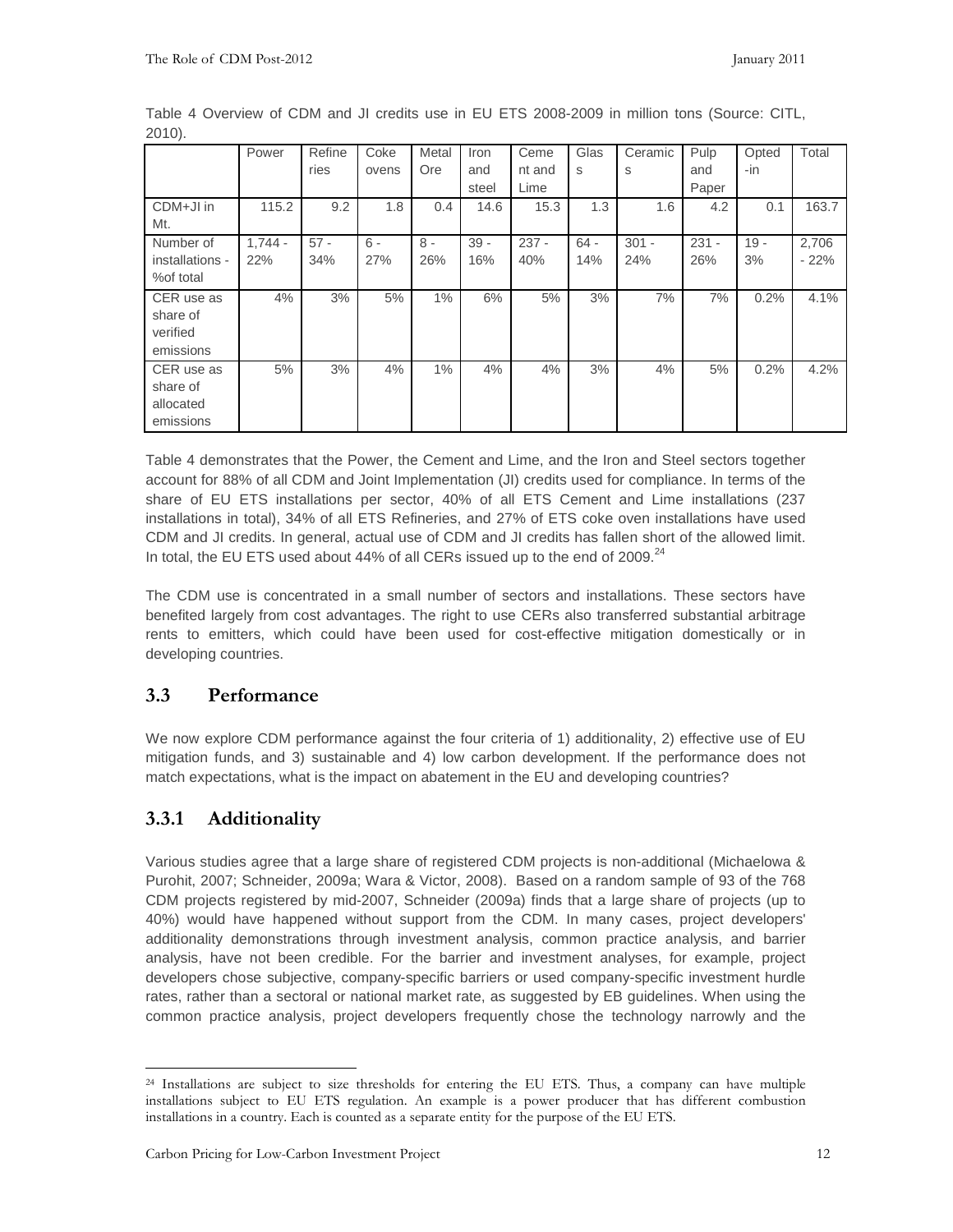comparison group broadly (e.g. all national power producers) in order to demonstrate a low technology penetration rate for the technology in question.

Furthermore, the DOEs charged with validating projects' additionality have been ineffective in filtering non-additional projects. According to Schneider (2009), this results partly from a lack of guidance and partly from the misinterpretation of available guidance by both project developers and DOEs. With many projects, DOEs have not checked the credibility of the information provided by project developers in Project Design Documents, or they have simply restated the information given in the Project Design Document in the validation report. These findings are supported by various other scholars, who find a share of non-additional projects of between 20% (Michaelowa & Purohit, 2007) and two-thirds (Wara & Victor, 2008) in their analysis.

Other studies find evidence that the CDM is often the "icing on the cake," making already economically feasible projects more profitable (Ellis & Kamel, 2007; Haya, 2007). These authors find that projects have to be economically feasible without the CDM in order to attract investment capital in the first place. In addition, Purohit & Michaelowa (2007, p. 11) find that most wind energy projects in India pass the investment additionality test only if they omit tax benefits, which at least one project has done.

#### **Impact on the EU and Developing countries**

#### **EU ETS use of non-additional credits increases global emissions**

In general, for most EU ETS participants not involved in the development of CDM projects, nonadditional projects are not distinguishable from additional projects—CER users trust in the UN certification process. Furthermore, individual EU ETS emitters do not have a particular incentive to check additionality, since a registered CER is the accepted currency for compliance. Their main aim is to reduce compliance costs. In contrast, non-additionality poses a serious challenge for the EU. If non-additional credits are used in the EU ETS, global emissions increase, and the investment in nonadditional projects means a loss of investment for real emission reductions, both domestically and abroad. The influx of non-additional projects lowers the carbon price and decreases domestic incentives for abatement. This in turn undermines the momentum towards technological innovation and the associated cost reductions from increased low-carbon technology application. Thus, assuming non-additionality of between 20% and 66%, the use of CERs in the EU ETS in the period 2008-2009 increased global emissions by between 30 and 106 million tonnes of  $CO<sub>2</sub>$ eq.

## **Non-additional credits do not aid development and technology transfer in CDM host countries**

CDM host countries entered the CDM to achieve sustainable development and to be supported in reducing emissions by financial and technological transfers. Where projects are non-additional, the mechanism does not contribute to these objectives. By considering current policies when evaluating whether a project qualifies for additionality and for CDM credits, the process creates strong disincentives for countries to improve policy frameworks, since a share of the project cost would be paid for by CDM buyers instead of out of national tax revenues.

As a result of these analyses, the EB and DOEs have increased their scrutiny. Since the start of the CDM, 180 proposed projects have been rejected by the EB, 52 projects have been withdrawn, 165 received a negative validation by the DOE and 799 proposed projects have seen their validation terminated by the DOE. Despite this increased scrutiny, in the two-month period of October-November 2010, the EB registered a total of 131 projects, with an expected 2012 credit supply of 29.6 million CERs. While the majority (66%) of these new projects are in the renewables sector (Bioenergy, Hydro, Solar and Wind), 20% of the expected emissions reductions come from conventional, albeit more efficient, fossil fuel plants: Fugitive emissions (9%), Coal bed methane (8%) and Fossil fuel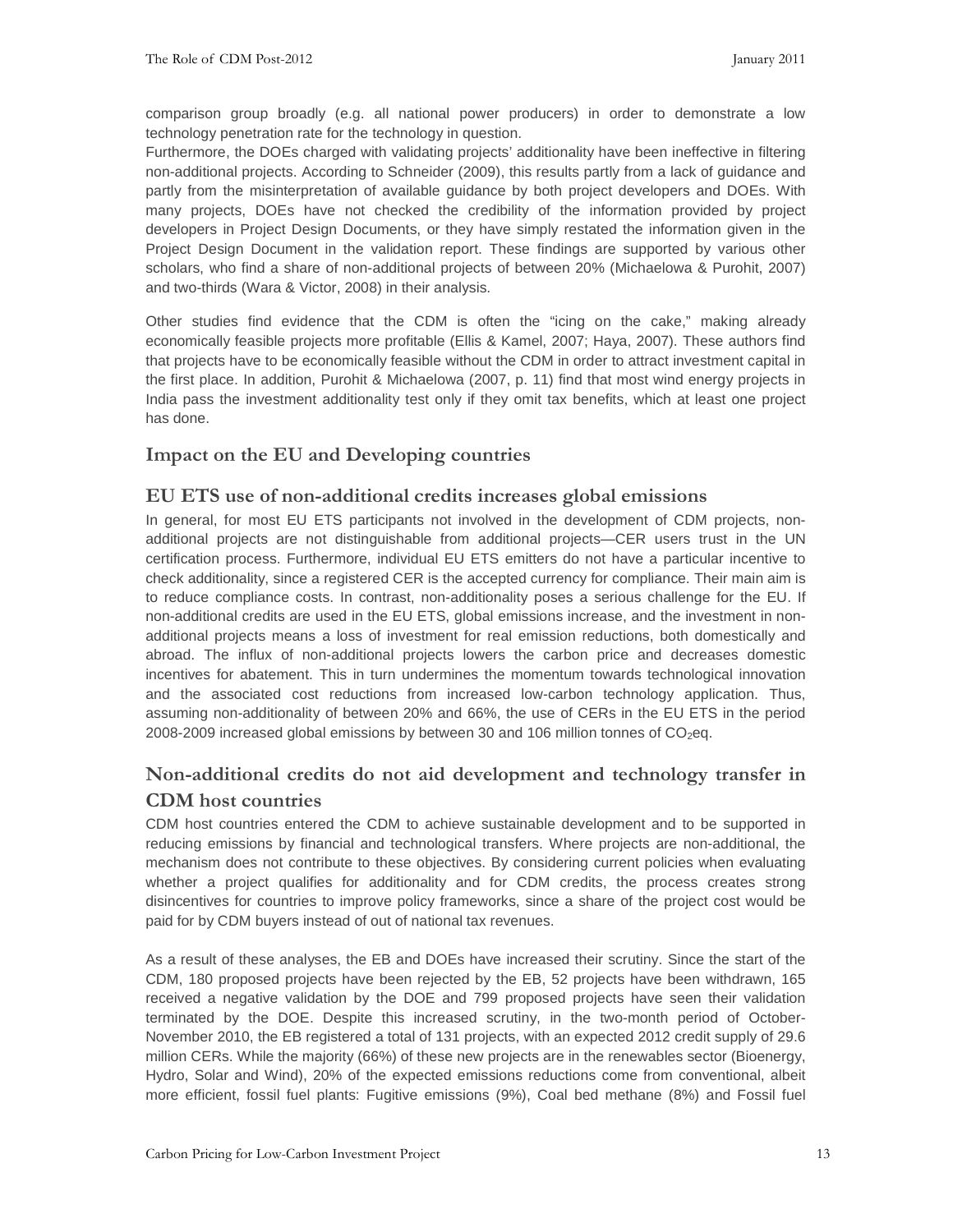switch  $(4%)$ .<sup>25</sup> These latter projects subsidise conventional energy generation and use, and thus contribute to lock-in with carbon intensive activities.

#### **Summary**

This section has shown that a large share of CDM projects display questionable additionality. The additionality criteria, while clearly defined as abstract criteria, it has been challenging to translate it into practice and to apply it consistently. The use of these non-additional credits leads to a global GHG emission increase. Moreover, part of the CDM funding still subsidises conventional fossil fuel use and supports carbon lock-in.

#### **3.3.2 Efficient use of EU mitigation funding**

European installations can chose to buy EU allowances, e.g. in an allowance auction, to cover  $CO<sub>2</sub>$ emissions, or alternatively, can buy CERs from CDM projects to cover  $CO<sub>2</sub>$  emissions. This suggests that raising finance with the CDM mechanism to support mitigation projects in developing countries is equivalent to auctioning EU allowances and using the revenues for mitigation projects. This equivalence does require that the EU ETS cap is tightened in line with the amount of CERs from CDM credits that are used. Thus, the CDM needs to be evaluated against the effectiveness at which it uses the finance made available for mitigation in developing countries.

#### **Industrial gas abatement projects**

The CDM has been successful in terms of finding least-cost abatement opportunities. A small number (93) of industrial gas (HFC-23 and N2O) projects makes up 38% of total expected CERs by 2012 and made up 74% of issued credits to the end of 2010. Industrial GHG has a high global warming potential, acting as a multiplier to each tonne of the respective GHG destroyed, so such projects can provide a large number of certifiable emissions reductions at a low price. These projects are clearly additional, as the implementation of the project entails costs but no revenue—the CDM makes the project possible. However, the EUA price in the EU ETS leads to large rents created between primary CER prices and secondary CER prices. The rents accrue to the producers in developing countries, and thus create incentives to increase production. Thus the CDM subsidy can lead to carbon leakage caused by the shifting of production from the EU to CDM host counties induced by CER revenue (Schneider et al., 2010).

If the destruction of industrial gases had been implemented differently – for instance by national regulation – a large part of the cost of these projects could have been saved and reinvested in other mitigation projects. Wara (2008) has calculated that the yearly costs for abating all developing country HFC-23 would be about €26 million<sup>26</sup> while through the CDM, Annex I buyers paid between €250 and  $€750$  million in total.<sup>27</sup> The Chinese government has recognized the large windfall profit from this project type and taxes CER revenues at 65% to create a sustainable development investment fund from the revenues. However, as Wara (2008) observes, the Chinese government has not taken steps to implement national legislation addressing HFC projects.<sup>28</sup>

<sup>25</sup> Fugitive emission projects involve the recovery and utilization of gas from oil fields instead of flaring. Coal bed methane projects capture methane and use it for energy generation instead of venting it to the atmosphere. A fossil fuel switch project usually involves switching from coal to gas. The latter two project types have been increasingly scrutinized, reviewed, and often rejected by the CDM Executive Board. However, some of these projects still achieve registration.

<sup>26</sup> Alternatives for abatement are: 1) through national policy in developing countries (e.g. standards or other alternatives), or 2) through direct financial support.

<sup>27</sup> At a mid-year 2008 Euro-US Dollar exchange rate of 1.19.

<sup>&</sup>lt;sup>28</sup> Further analysis of the perverse incentive to increase the production of core product HCFC-22, only to increase revenue from HFC-23 credit sales, can be found in Wara (2008, p. 1783). Furthermore, Schneider, Lazarus, & Kollmuss (2010) show how production of (adipic acid) N2O has partially shifted from installations with installed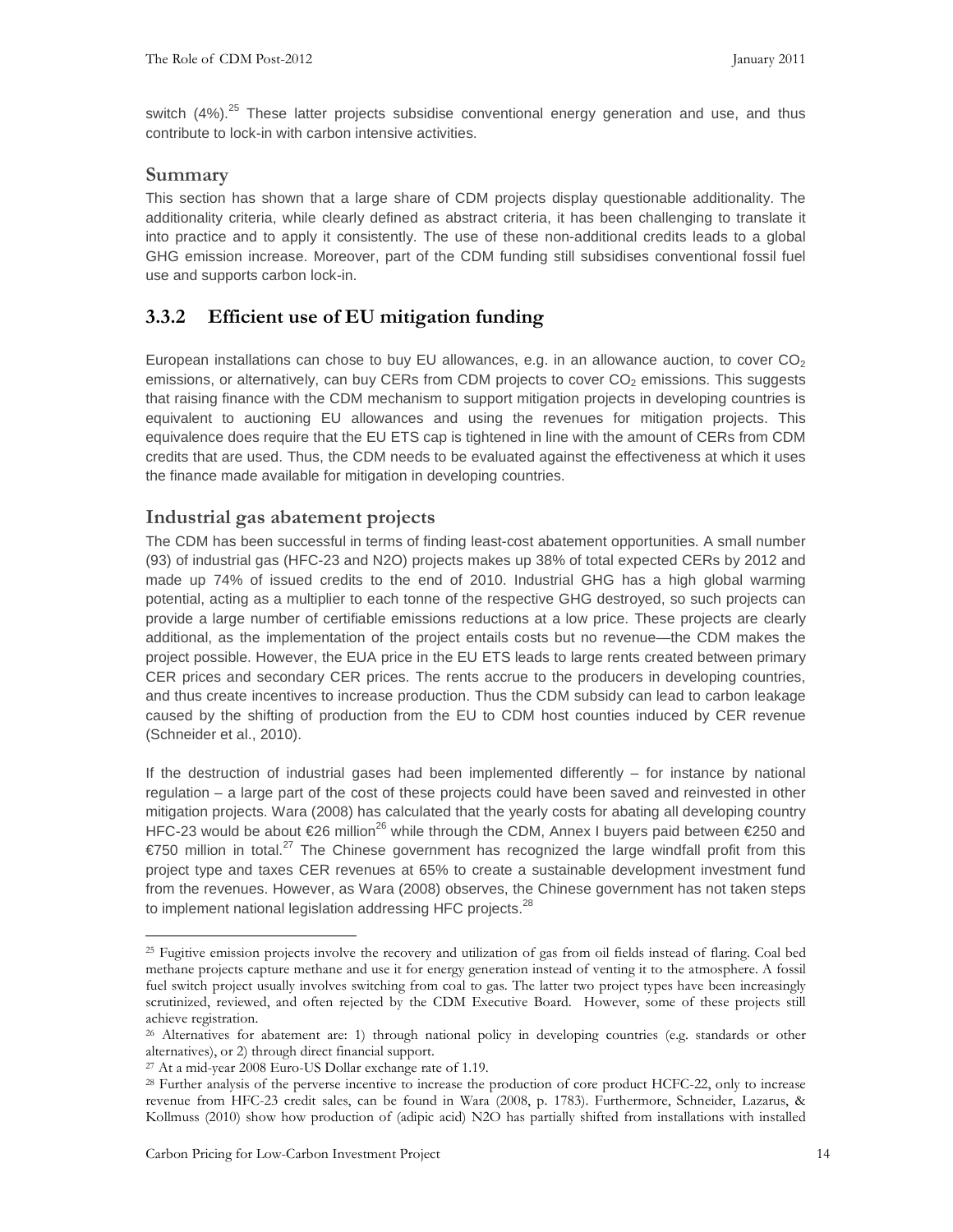#### **Renewable energy projects**

Renewable energy projects are the most numerous in the CDM (1,563 projects). They made up 14% of issued CERs by the end of 2010 and are expected to command a share of 29% of all CERs up to 2012. However, renewable energy projects have had a more difficult start than industrial gas projects (Ellis & Kamel, 2007; Ellis, Winkler, Corfee-Morlot, & Gagnon-Lebrun, 2007; Pearson, 2007). When evaluating CDM projects, banks discount expected CDM revenues because of the uncertainties around registration and issuance, future carbon prices, and potential import constraints. This reduces the contribution that CDM revenue can make to capital-intensive investment. Hence, CER cash flow is frequently only seen as an add-on to domestic support schemes (see discussion of Chinese support for wind in section 3.3.4.).

#### **Rents captured by European installations**

European installations are only allowed to cover some fraction of their emissions using CER credits. Thus it is ensured, that some emission reduction remains to be pursued in Europe (supplementarity criteria under the Kyoto Protocol). It is assumed that mainly due to this limit, the secondary CER price has been consistently lower than the EUA price (Mansanet-Bataller, Chevallier, Hervé-Mignucci, & Alberola, 2010).<sup>29</sup> This price difference between secondary CERs and EU allowances (20-25% during January 2011) creates a rent for EU installations that are allowed to use a certain amount of CERs. The installations are under no obligations with regard to the use of this rent – thus it is unlikely to contribute to mitigation actions.

#### **Summary**

 $\ddot{\phantom{a}}$ 

The finance raised with the CDM mechanism is not used efficiently towards mitigation action. This results largely from the big discrepancy between EU ETS price and the costs incurred for mitigation actions. While very cheap mitigation options capture large rents, more transformational projects with potentially large scale carbon benefits cannot be initiated with the CDM mechanism, if up-front costs of initial projects are high relative to direct emission reductions.

The rents created with the CDM mechanism are shared between European installations, project developers, and traders. Some CDM host countries, such as China and India, tax part of the rents, and thus can also directly benefit (Liu, 2010).The significant amount of rents created by the system, contribute to a strong political dynamic towards a continuation of the mechanism.

#### **3.3.3 Sustainable development**

Developing countries made sustainable development a key condition of their agreement to the establishment of the CDM. The contribution that CDM can make to sustainable development, however, depends on how sustainable development is defined (Schneider, 2007), and the criteria used to define it currently vary between CDM host countries. For example, Ghana, India, Indonesia, South Africa, and Tunisia each use different combinations of environmental, social, and economic aspects, including poverty alleviation and technology transfer, through different weightings, numerical scoring systems, and a minimum average score thresholds that must be reached for approval (Schneider & Grashof, 2006). The choice of these parameters is by their nature subjective, and some country DNAs have approved a range of projects that comply with only one of the criteria. This is potentially the result of a "race to the bottom." Countries that have more stringent sustainable development criteria compete with other CDM hosts that hold investors to less strict criteria, enabling

abatement technologies to CDM plants, leading to carbon leakage rates of up to 20%, thereby increasing global emissions with the support of the CDM.

<sup>&</sup>lt;sup>29</sup> Other explanations concerning transaction costs and regulatory risks are possible (see also Mansanet-Bataller, Chevallier, Hervé-Mignucci, & Alberola (2010). However, these factors do not change the conclusion that the CDM lowers the stringency of the EU target.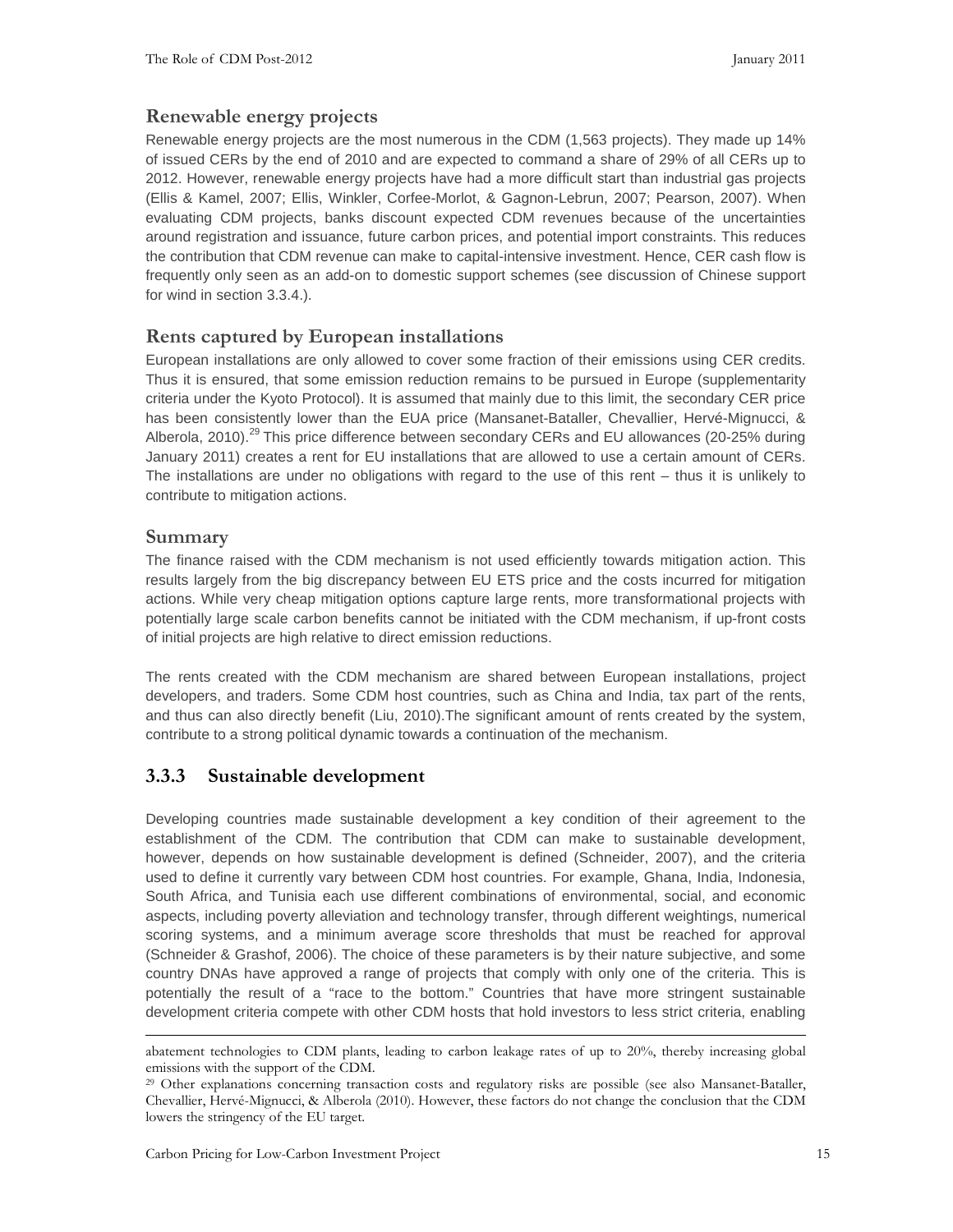the implementation of low-cost projects with larger rents and potentially lower risks (Schneider, 2007, p. 47).

Scholars and CDM experts analysing the sustainable development impact come to the conclusion that out of a sample of 200 (Olsen, 2007) and in-depth review of 16 projects (Sutter & Parreño, 2007) the CDM contributes only marginally to sustainable development. As international carbon markets do not attribute a price premium to sustainable development benefits (Nussbaumer, 2009; Olsen, 2007; Sutter & Parreño, 2007), Olsen & Fenhann (2008) argue for an international sustainable development standard in addition to national criteria.

Alexeew et al. (2010) argue that there is an inherent conflict between additionality criteria and expected sustainable development benefits. They derive their conclusion from an extensive review of 40 (31 of which are large-scale) Indian CDM projects, using multi-criteria analysis of the sustainable development claimed in the PDDs and the impact of the CER income stream on the internal rate of return (IRR) of the project.<sup>30</sup> In their sample, projects with an above-average sustainability performance were more likely to be non-additional, and vice versa. The authors conclude that any reform or minor change that addresses one of the goals of the CDM – additionality or sustainable development – must be undertaken with due regard for the impact of the other goal.

Sustainable development criteria vary between CDM host countries. This makes a pricing of the benefits into the carbon price difficult. Thus, investors will prefer cheap projects rather than sustainable projects priced at a premium.

## **3.3.4 Low-carbon development**

The focus of international climate negotiations at Copenhagen and Cancun has shifted to low-carbon development strategies. While low-carbon development is just one aspect of sustainable development, we discuss it separately to highlight how it contributes to low-carbon development that has become the main strategy towards delivering mitigation objectives.

## **Technology Transfer**

-

Achieving the CDM objective of facilitating technology transfer could make a significant contribution to low-carbon development. Experience from recent years suggests, however, that this vision has not materialized to any significant extent, and that projects have been mainly unilateral, with limited technology transfer. Technology transfer has primarily been found in large projects (Seres et al., 2009).

#### **Support of domestic low-carbon policies**

Only 29% of all CDM credits are generated with renewable energy projects (Table 2). The majority of these renewable energy projects are hosted in China and India. They are only viable because support from the CDM is complemented by additional support from domestic policies (Olsen & Fenhann, 2008). Without dedicated national support systems, CDM support has gone to conventional fossil fuels, industrial gases, and methane mitigation.

<sup>&</sup>lt;sup>30</sup> The sample used was chosen from the pool of 379 Indian projects registered in January 2009 and represents 90% of the main project types (number of projects): biomass (15), wind (12), hydro (7), energy efficiency (4) and HFC-23 (2). Sustainability benefits taken from Project Design Documents were assessed along economic development, environmental, and social dimensions, following the criteria in Olsen & Fenhann (2008). Economic criteria included sustainable and innovative technology, employment generation, financial benefits of the project, and cost-efficiency of GHG abatement. Social criteria analysed included stakeholder participation, social benefits for poorer parts of society, development support for poorer regions and impact on quality of life. Environmental criteria included project impact on air, soil, and water.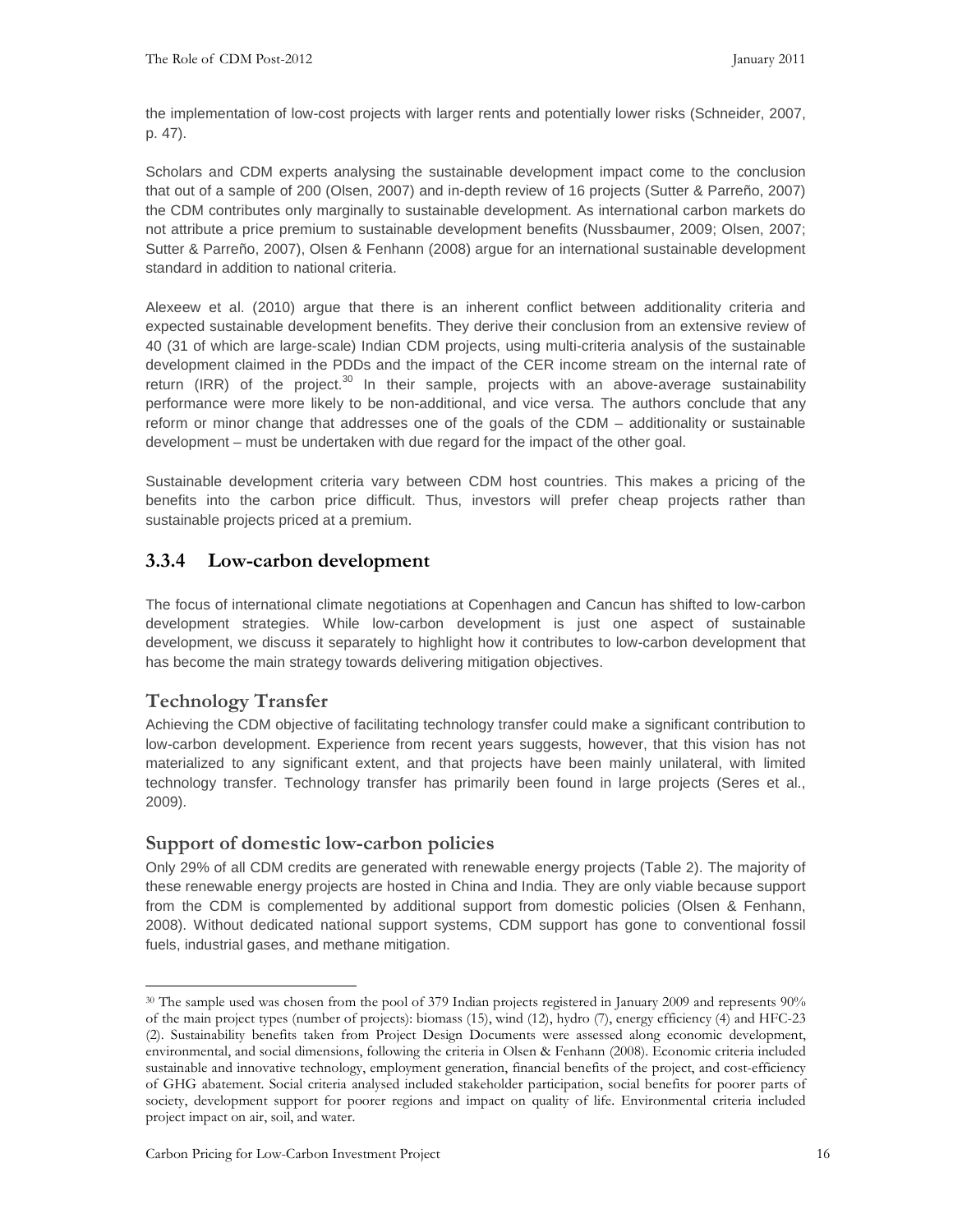One factor that limits the effectiveness of the CDM in advancing and diffusing new low-carbon technologies and supporting projects in a wider set of countries are the regulatory risks incurred by investors in many developing countries. Teichmann (2010) analyses how risks have been shared between private and public partners in waste projects, using contractual structures. Her analysis suggests that public involvement in a project, through the provision of infrastructure for example, is needed but must be well designed in order to achieve economic and environmental efficiency. However, the involvement of public actors by itself might create a barrier to attain additionality status.

This need for public involvement was recognised at Copenhagen and Cancun, and developing and developed countries have submitted and are formulating Nationally Appropriate Mitigation Actions (NAMAs), which allow countries to describe the specific policies, programs, and international support needed to facilitate a low-carbon transformation in specific activities or sectors.

It is difficult, however, to align the CDM with the concept of NAMAs. A fundamental principle of the CDM is the measurement of additionality. If a NAMA creates an enabling environment for the diffusion of a new technology, then a project no longer requires financial support from the CDM. With a NAMA it is difficult to envision that countries would qualify for international support payments, meaning that the CDM would create a perverse incentive not to implement NAMAs.

#### **Incentives to implement national mitigation policy parallel to the CDM**

To avoid such perverse incentives, an E+/E- rule has been defined for the CDM. $^{31}$  Projects are evaluated against policies that have historically been in place. This can allow governments to improve the support environment while retaining financial inflows from the CDM. The result is, however, equally challenging, as project developers can qualify for CDM projects even if the projects are already commercially viable under the current policy framework.

Aligning a project-based mechanism with NAMAs and other domestic policies to facilitate low-carbon development is challenging the CDM Executive Board. This has been exemplified in recent decisions.

#### **CDM and renewables support schemes**

In its 51st session, the EB decided to reject ten Chinese wind farms because they could have been implemented without the CDM as a result of the feed-in tariff (He & Morse, 2010). The Chinese feedin tariff had previously been decreased by the National Development and Reform Commission, and the EB feared that the CDM was replacing the feed-in support. However, the rejection based on this new tariff policy could be interpreted as a violation of the E+/E- rule. Even if the decision of the EB was correct in this case—in theory it would have prevented the approval of non-additional projects—it is not consistent with previous decisions, which deliberately ignored regulatory changes. This emphasizes the dilemma of the EB in deciding which projects to register. It also illustrates that credits are created from potentially non-additional projects, which are commercially feasible with available national support. The use of these credits increases global emissions.

#### **Continuing support for carbon-intensive activities**

A further concern about the CDM is the significant support it offers to energy- and carbon-intensive activities, e.g. upgrades to improve efficiency of steel plants, ultra- or super-critical fossil-fuel power stations, and other industrial activities, which contributes to increased activity and growth in these sectors, rather than to a shift towards lower-carbon economic activities. For instance, in December 2009, the CDM Executive Board registered an Indian super-critical coal-fired power plant that was

<sup>31</sup> The E+/E- rule stipulates that regulatory changes to the baseline at the national level should not be incorporated into baseline calculations if the regulation favours a less or a more emissions-intensive technology over the other (EB 22, Annex 3, paragraph 5). Regulations that give comparative advantage to more emission-intensive (E+) and less emission-intensive (E-) activities should be disregarded as of the end of 2001 and 1997, respectively.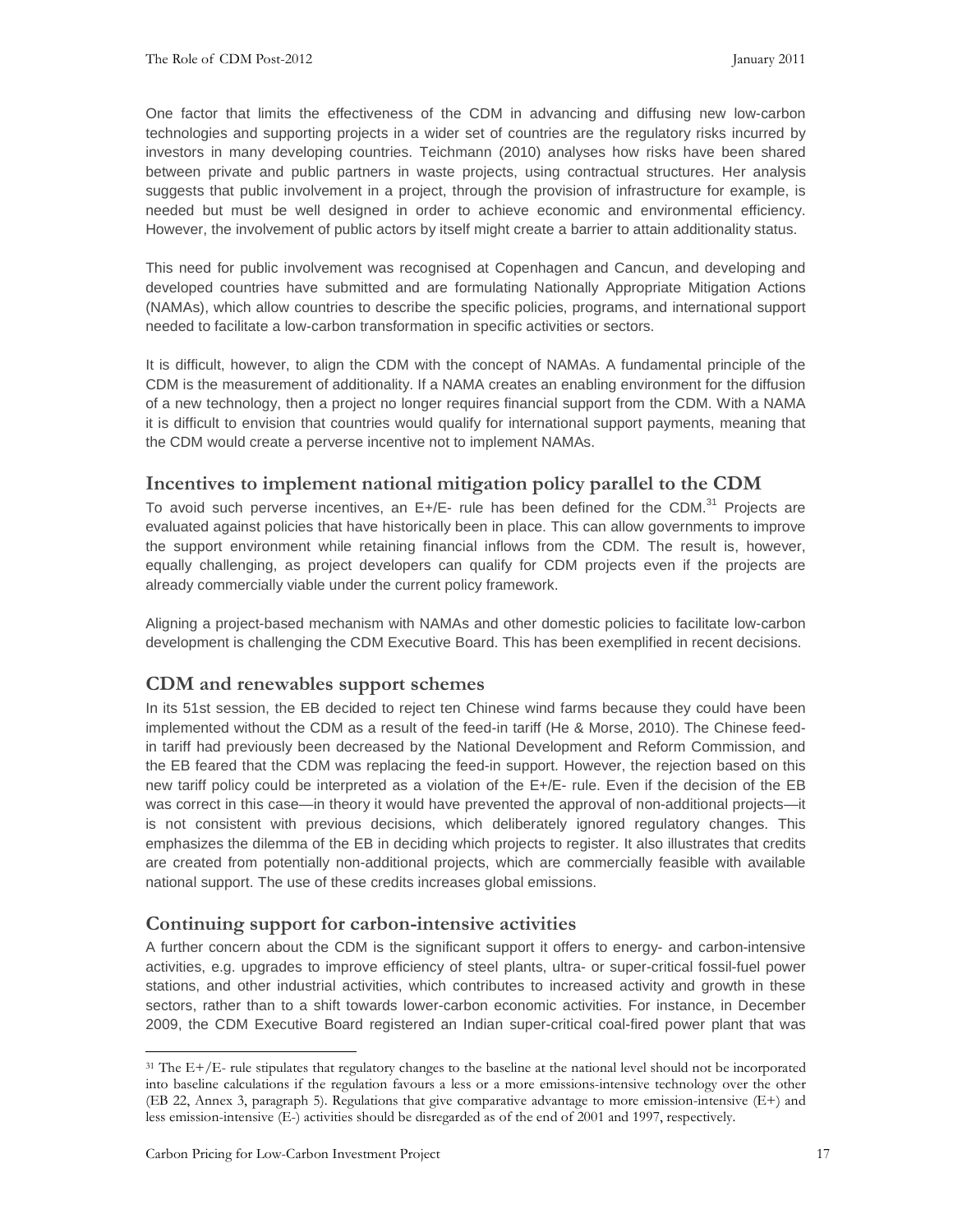expected to achieve 3.5 million tonnes of  $CO<sub>2</sub>$  emissions reductions.<sup>32</sup> Because CDM project qualification only stipulates that a project must have some level of support to be viable, this can easily result in situations where the CER price that is received by a project developer exceeds the incremental cost of emissions mitigation. The difference between the CER price and cost incurred are profits, many of them introduced into energy- and carbon-intensive activities.

#### **The CDM as a first step towards a global carbon market**

The CDM has often been supported in political discussions as a first step towards the development of a global carbon market, because it creates capacity, clarifies concepts, and initiates a certain level of data collection. If the CDM is continued and scaled up, however, it will create incentives for countries and stakeholders in those countries not to shift to a broader carbon trading mechanism. After all, countries and actors in countries that currently qualify for CDM credits are subsidized through the mechanism. Why would any country wish to move to a cap-and-trade system that imposes the cost of carbon on domestic actors and increases product prices for their consumers when the alternative is the continuation of a subsidy regime?

#### **CDM and EU ETS target stringency**

In the EU ETS, the use of CERs reduces compliance costs in the short term but delivers fewer emissions reductions in the medium and long term, as illustrated in Graph 1.

Graph 1 Impacts of offset use on EU emissions trajectory and low-carbon opportunities (Source: CPI calculations)<sup>33</sup>



With full CDM use, Europe would reduce  $CO<sub>2</sub>$  emissions by 2020 by 7.5% relative to 2005, instead of 13.8% without any CDM use (Table 1). This is not compatible with the long-term emissions reduction objective of 80-95% necessary for achieving the EU target by 2050. The current market spread of 20- 25% between CERs and EU ETS allowances, suggests that market participants assume a higher supply of CERs available relative to demand; i.e. the volume of projects that can be imported into the EU ETS. This implies that market participants expect the full capacity of allowed credits to be utilized

<sup>32</sup> CDM Project 2716: http://cdm.unfccc.int/Projects/DB/DNV-CUK1245932980.89/view

<sup>&</sup>lt;sup>33</sup> The factors used for the continuation of mitigation beyond 2020 were the linear reduction factors of the total EU cap from the period 2010-2020, resulting in a yearly reduction beyond 2020 of the cap by 55 million tonnes in the 20% and by 99 million tonnes 30% case.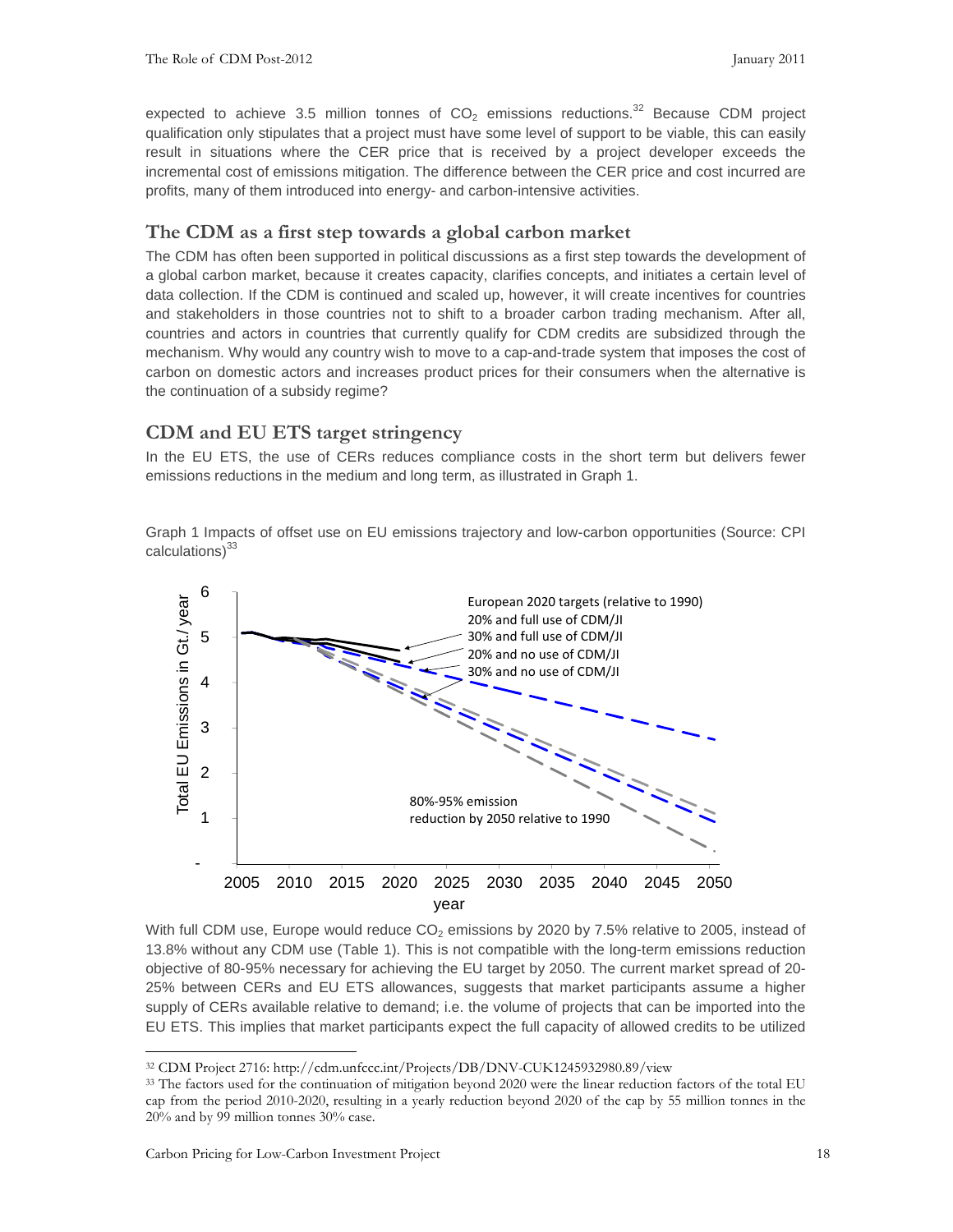by 2020. Delayed domestic abatement increases the costs in the future of mitigation and infrastructure investments necessary for a low-carbon transition.

Thus, the large-scale use of CDM credits – without a corresponding tightening of EU emissions reduction targets – weakens the policy framework that private-sector actors need to make strategic and investment choices in favour of low-carbon development.

#### **3.3.5 Section Summary**

For the EU, the CDM lowers substantially the abatement efforts to be achieved through domestic efforts, and the cost of delayed abatement increases due to its presence. The rents accrued by EU ETS participants using the CDM are a result of generous allocation and the lower CER price. These rents reduce the cost-efficiency of mitigation and create incentives to maintain the status quo – e.g. not to pursue domestic mitigation policies in developing countries.

One fundamental principle of the CDM, to substitute some emission reductions in developed countries with emission reductions in developing countries, requires that all CDM projects are only viable because of the additional support provided through the mechanism. However, the existing reviews suggest that a large share of CDM projects is not additional, and would have happened anyway.

A discouraging result is that the CDM fails to demonstrate technological pathways and how it supports low-carbon development. These are important criteria for developing countries to establish national policies addressing mitigation that are aligned with their development goals.

#### **4 Proposals to realign results with objectives**

New approaches to support developing countries' low-carbon development strategies are now in discussion. These approaches emphasize the need for domestic policy frameworks and build on initiatives by domestic stakeholders to achieve a low-carbon economy. They also involve direct cooperation with governments to enhance their ability to implement regulatory frameworks for lowcarbon transitions. Such cooperation requires public finance support, which raises the question of how developed countries can contribute to the effort.

The following sections focus on options for transitioning from the CDM to other mechanisms of international climate co-operation. To structure the discussion, we first outline the CDM project cycle (Figure 1). It shows the various steps from supply to approval to compliance.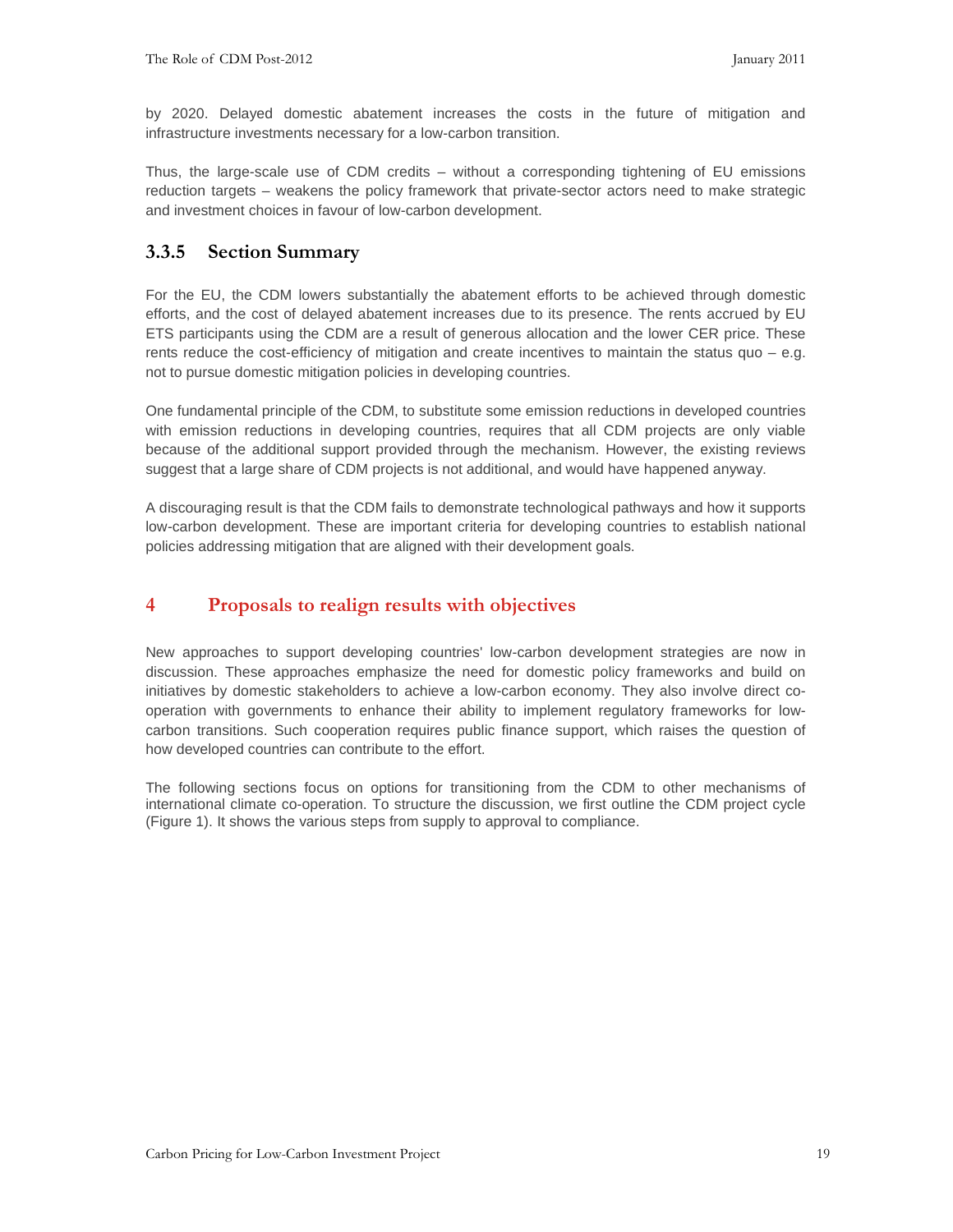#### Figure 1 CDM Project Cycle



#### **4.1 CDM host/supply side opportunities<sup>34</sup>**

In Figure 1, in the supply stage of a CDM project, two options have been identified for limiting supply and providing transparency. The first option is the strengthening of eligibility criteria for CDM project types so as to favour sustainable development and projects that have a large impact on the long-term low-carbon path. The second option is to review and differentiate the time in which support is granted (crediting periods) between project types.

## **4.1.1 Limitation to projects that provide sustainable development /longterm benefits**

The eligibility criteria for project types are set by the COP/MOP<sup>35</sup> and are supervised by the EB in their decisions on the registration of projects and approval of methodologies. Until now, the COP/MOP

<sup>&</sup>lt;sup>34</sup> Other options discussed are sectoral trading and discounting of CERs. Sectoral crediting would apply a baseline to the whole sector. The system relies on defining the sector boundaries and awarding credits to sectors that stay below the baseline. Major challenges are the stringency (setting of the baseline on a national and international scale), the definition of the sector, and who should ultimately receive the sectoral credits. Discounting would apply a multiplication factor (below 1) to credits from certain project types (Schneider, 2009b) or regions (Castro & Michaelowa, 2009). This would ensure that at the aggregate level some real emissions reductions are generated, which are not offset through increases in the CDM buyer countries. Challenges include the determination of the discounting rate and which countries and projects would receive favourable rates. Furthermore, discounting, for example on the basis of sustainable benefits, could potentially hurt additional projects more than non-additional projects – since discounting decreases the CDM cash flow to projects (Hepburn, 2009:p. 16). Non-additional projects by definition carry on towards registration, while additional projects become economically unfeasible even with CDM revenue.

<sup>35</sup> "COP" stands for Conference of Parties, and "MOP" for Meeting of the Parties, respectively. They denote the highest positions within the UNFCCC framework.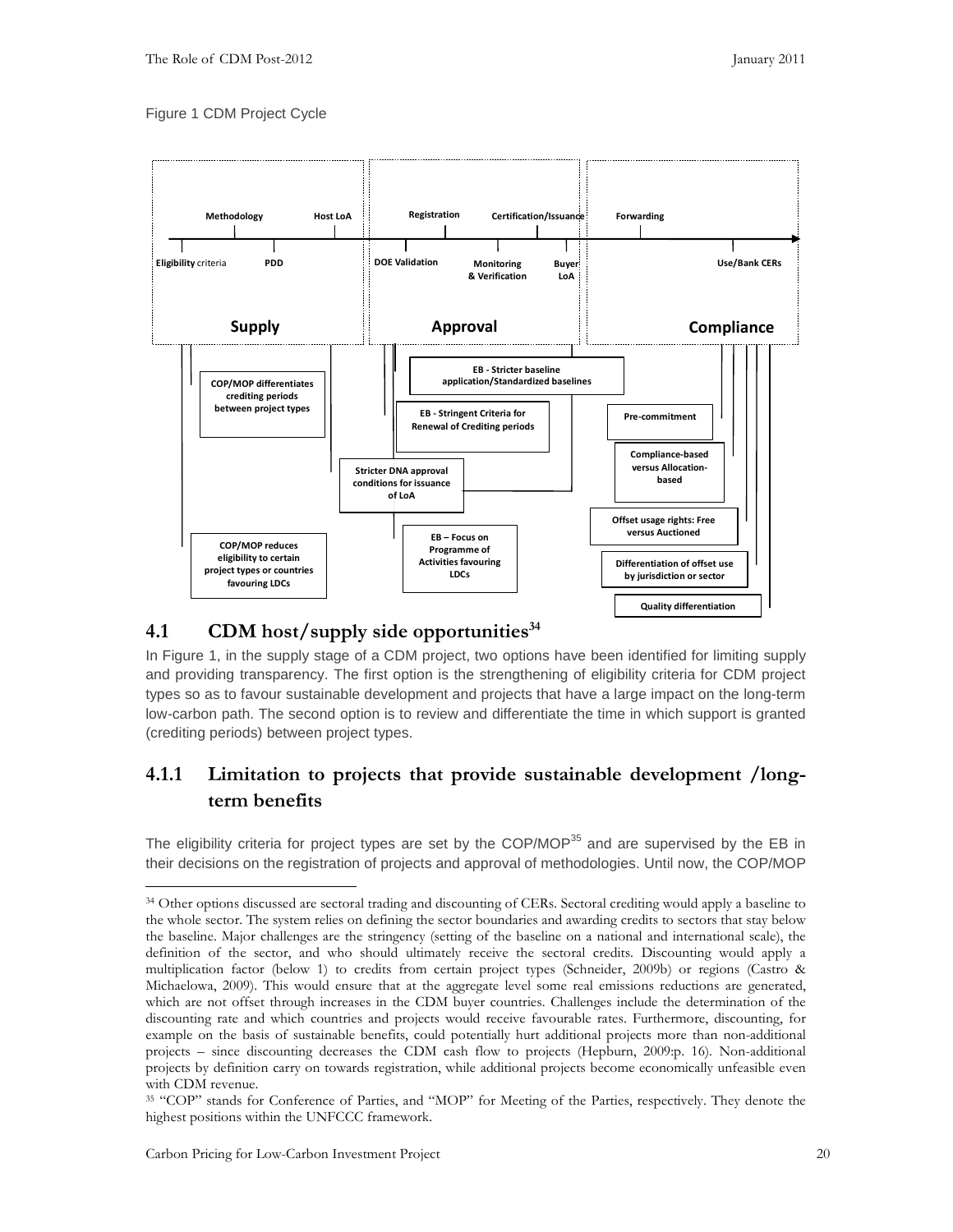has only disallowed the use of credits from nuclear and avoided deforestation activities. For the period post-2012, however, it could further limit the scope of the CDM and exclude additional project types. Since decisions at the COP/MOP level are made by consensus, the challenge is to find criteria that are supported by project host countries and buyers, and which constrain the creation of project credits. Implementing regional restrictions, e.g. restrictions to Least Developed Countries, as proposed by the European Commission, could also be used to limit the volume of project credits created. However, as of now, the EB can only influence regional distribution by designing CDM methodology to favor project types of interest to LDCs.

#### **Impact on the EU and Developing countries**

Within the EU, the change in the eligibility of project types will have an impact on the EU ETS carbon price, if the supply of credits is substantially constrained.

Within CDM host countries, the focus on the eligibility of projects in line with a low-carbon transition could contribute to technological momentum. Projects that do not meet criteria will have to be addressed through national regulation. This can lead to an efficient use of funds for abatement, as rents are not lost in the process. All else being equal, however, these measures must be paid for by domestic tax income or government investment financed through debt. The change in eligibility also does not address the problem of non-additional projects or the reluctance of banks to incorporate CDM finance in their lending decisions due to uncertain future CER values. The main challenge of this approach, however, is political, because CDM host countries might disagree on which projects contribute to sustainable development and a long-term transition to a low-carbon economy.<sup>36</sup>

#### **4.1.2 Crediting period differentiation**

Currently, CDM project developers can decide whether they want to receive credits for seven years, with the option of two renewals of seven years each (i.e. a total of 21 years), or whether they want to receive project credits for ten years without renewal (3/CMP.1, Annex, paragraph 49).<sup>37</sup> This rule does not differentiate between projects, despite the difference in economic pay-back periods between project types (see UNEP Risoe, 2010). If the COP/MOP could differentiate pay-back periods across project types, they could limit the incentives for investment in some project types as well as the rents accrued to certain project types.

UNEP Risoe (2010) indicates that the largest number of projects chose the option of seven-year credits with two renewals (21 years total). It is highly unlikely that most projects need such a long payback time in terms of CERs to become commercially viable. Differentiating crediting times by project types could be an option, although it carries with it increased transaction costs and requires the collection of more information about the specific project types.

<sup>36</sup> On earlier instances China and India opposed the exclusion of HFC-23 projects from the CDM (Egenhofer et al., 2011)

<sup>&</sup>lt;sup>37</sup> The crediting period for Afforestation and Reforestation projects is either twenty years renewable twice, or a single thirty year period (5/CMP.1 Modalities and procedures for afforestation and reforestation project activities under the clean development mechanism, Annex, paragraph 23). The same applies to CDM Programme Activities in Afforestation and Reforestation projects (EB 32, Annex 38, paragraph 10).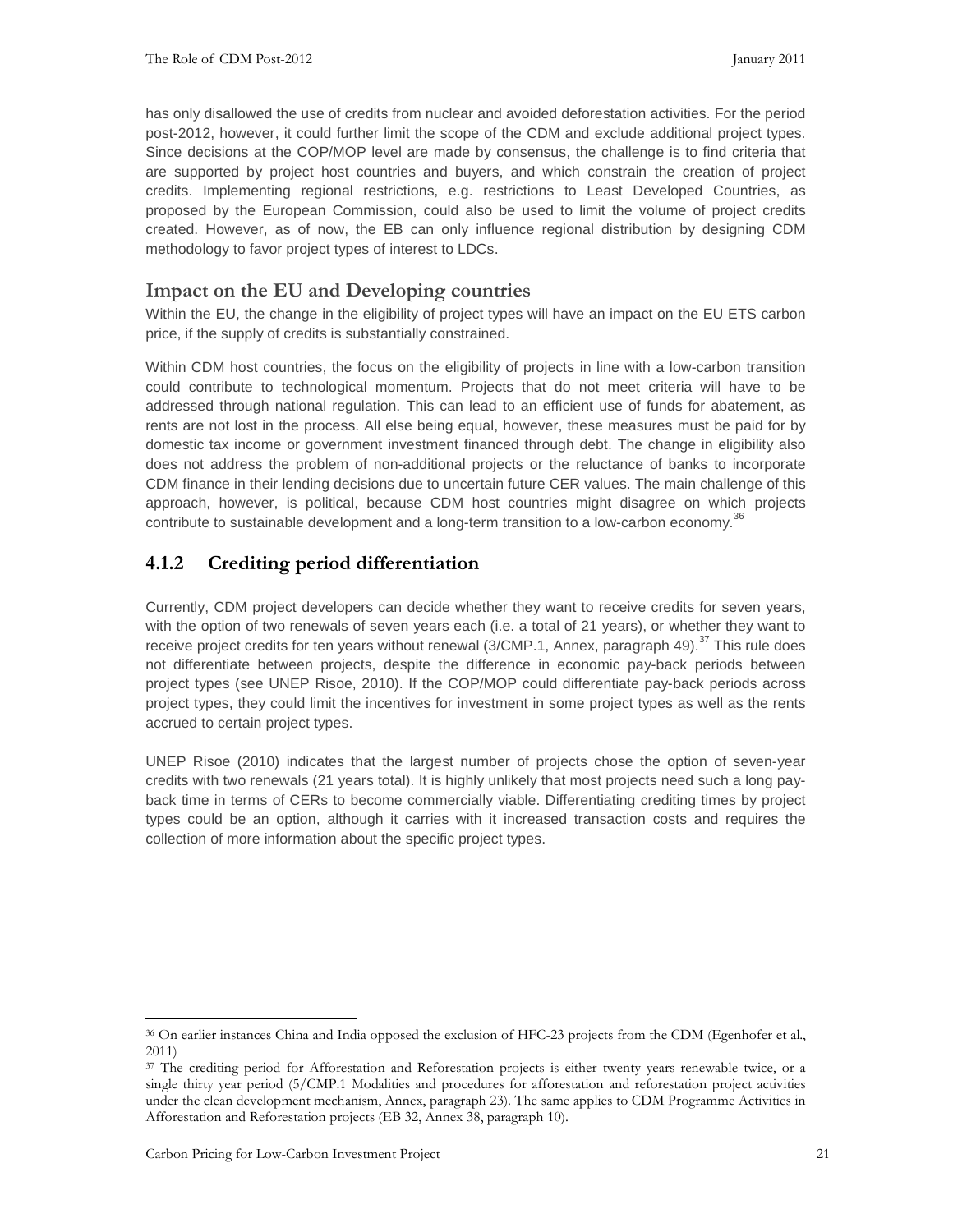

Graph 2 Choice of crediting periods for registered projects (Source: UNEP Risoe, 2010)

## **Crediting period differentiation - Impact on the EU and Developing countries**

The EU ETS would be impacted by the change in credit supply from shorter crediting periods. Assuming no retroactive change in the crediting practice of already registered projects, expected CER supply up to 2012 is sufficient for EU ETS demand. EU CDM project developers would see a decrease in their rents after 2012, if DOEs and the EB were able to verify the information in the PDD on payback periods. Lower rents would decrease the subsidy to large conventional fuel and technology participants in the EU. This implicitly increases the incentive for these installations to invest in long-term abatement.

CDM host countries would profit from a better distribution of CER funds. Project types that might have received less attention by the CDM could be able to apply for the necessary support through differentiated crediting after 2012. Project developers, however, face the additional uncertainty as to whether the crediting period will be accepted by the DOE and the EB. This in turn leads to difficulties in finding finance partners. Non-additional projects are likely to benefit, as they do not need the CER finance.

#### **4.2 Approval phase opportunities**

In the approval phase, the Designated Operational Entity validates the Project Design Document and submits the host country Letter of Approval and a validation report to the EB for registration. If the EB does not respond within eight weeks of the submission, the project is registered. Subsequently, after monitoring actual emissions, the emissions reduction is certified and issued by the EB. After a Letter of Approval is issued by the buyer country's DNA, the credits can be forwarded to the buyer's (e.g. EU Member States) registry and subsequently traded, used for compliance or banked in the ETS and non-ETS sector. Figure 1 indicates three options for restricting supply of credits: 1) stringent renewal criteria for crediting periods, 2) a stringent, potentially standardised baseline application, and 3) conditional approval of projects through DNAs. It is unlikely that any of these changes would – by themselves – result in a significant change to the volume of project credits created. However, if these changes were to increase transaction costs significantly, they might reduce the profitability of projects and thus block some of the marginal projects.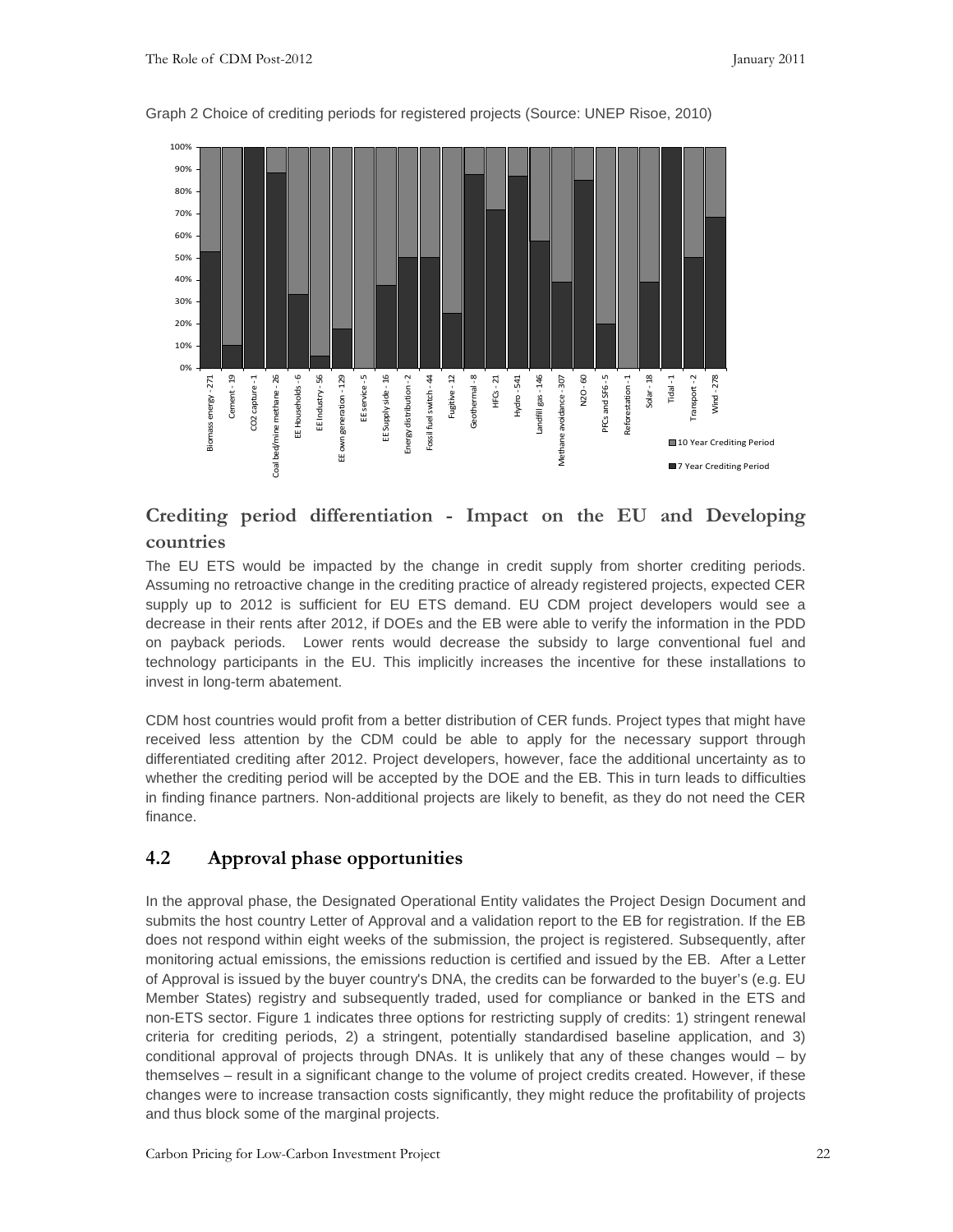For projects opting for a two times seven-year crediting period, the decision for the second approval is pursued based on the current methodology and new baseline. Up to the beginning of December 2010, 86 registered projects finished their first crediting period and could renew their crediting period. By the end of the 2012, 205 projects will be eligible for renewing their crediting period, adding a volume of 144 million CERs in their second crediting period. At the time of renewal, it might be possible to request projects to demonstrate that the sustainability criteria that justified the project's acceptance were actually fulfilled in the first crediting period. If the criteria were not fulfilled, the projects should not be renewed. The main criterion for the approval of any project is the demonstration of additionality. This raises questions as to (i) whether a project that already exists requires additional support to continue, (ii) whether a project which was implemented with limited certainty about post-2012 frameworks (and hence typically has no revenue assumptions post-2012), does require such revenues, and (iii) whether any such change would be interpreted as ex-post adjustment, which would damage the credibility of the international regulatory framework for future low-carbon investment.

As in the baseline case, host and buyer countries have an incentive to maximize profit and CER volume. Therefore, the criteria for issuing Letters of Approval, by both host and buyer countries, should be reviewed. To prevent a regulatory race to the bottom for approval criteria and strategic baseline choices, a buyer country could restrict issuing a Letter of Approval to projects that meet certain quality and sustainability criteria. However, due to fungibility of credits and EUAs, CERs would find their way into the compliance system if EU Member States could not harmonize their criteria, so the strategy of restricting Letters of Approval requires a significant co-ordination effort. The interpretation on the rules for the use of offsets from large hydroelectric power plants in the EU ETS Linking Directive is an example of how difficult harmonization is in this field. The different interpretations of the World Commission on Dams criteria, which are to be taken into account according to the EU Linking Directive, led to the most Letters of Approval being issued by the Netherlands; the country with the most transparent and easy-to-comply-with criteria. The ex-post harmonization effort required negotiation consensus and giving up certain sovereign decision options (Article 11b (6) of Directive 2004/101/EC).

#### **Renewal of Crediting periods - Impact on the EU and Developing countries**

For the EU, the decision it makes about the renewal of crediting periods will have a similar effect to that of the decision about differentiated crediting periods. The difference is that with the former, EU ETS participants have an increased certainty about credit supply. If EU ETS participants expected and were dependent upon receiving CERs for a second commitment period, they would face increased compliance costs and would thus oppose such a rule. This scenario is unlikely, as most CDM projects have been conducted based on the expectation that they will be feasible with CDM support until 2012, since at the time of implementation, the future beyond Kyoto was uncertain. Reviewing the EU Member State practice of issuing Letters of Approval for CDM projects only has a credible effect on CER supply if it is harmonized and enforced at the EU level.

CDM host countries' Letters of Approval are dependent on the national definition of sustainable development. Thus, establishing additional international criteria for sustainable development, especially the verification of the achievement of sustainable development benefits claimed, could help to prevent a regulatory race to the bottom and could increase the share of long-term benefits achieved through projects (Olsen & Fenhann, 2008). The imposition of sustainable development criteria through the EU Letters of Approval might be viewed critically by some CDM host countries if vested interests are suspected. Thus, common criteria and verification methodologies should be developed by both parties together. This is subject to the high demand for negotiation resources and information needs, which the CDM must deliver. The high informational costs, combined with weak incentives for project developers to provide them, have been pointed out by Wara & Victor (2008). Furthermore, national or international support mechanisms must be found to address the project types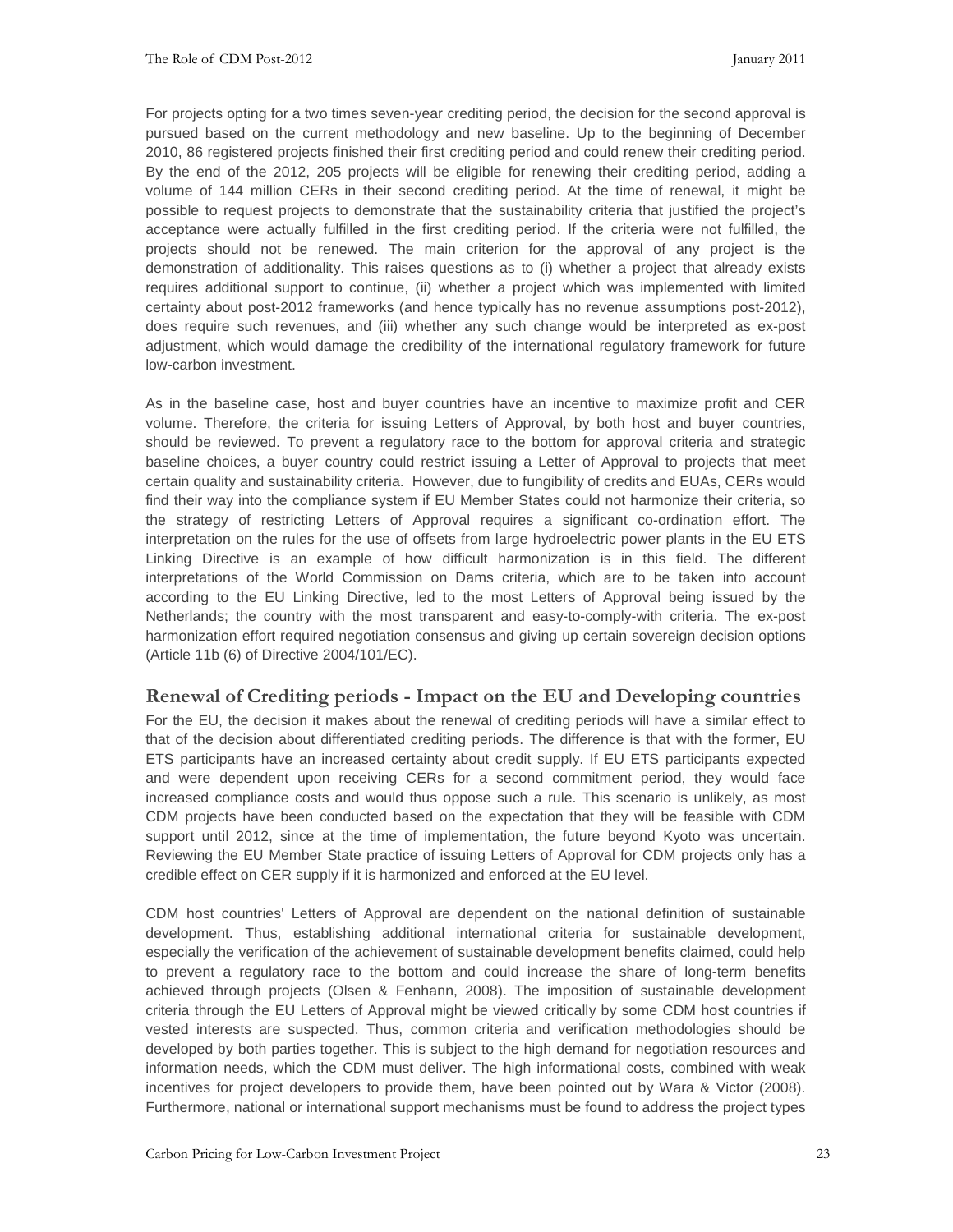that are not approved through Letters of Approval or those that are additional and whose crediting period has not been renewed.

#### **4.3 Demand side opportunities on the EU side**

A number of options are open to the EU regulator to limit the use of the CDM:

- Enable the tradability of "the right to use CERs"
- Charge an institution with CER procurement
- Change the basis for allocating CER usage right to a share of verified emissions
- Limit the use of CERs subject to quality criteria

#### **4.3.1 Limit eligibility (quantitative and qualitative)**

Currently, the main limitation to CDM use within the EU ETS is quantitative; some Member States have more stringent allocation limits than others. For example, a German installation receiving 100 grandfathered EUAs can use 22 CERs for compliance. An analogous installation in Slovakia would be allowed to use 7 CERs.

In addition to these quantitative restrictions, the EU regulator could apply qualitative restrictions. Since not all registered projects are sustainable and additional, the regulator could restrict use to high quality projects that were clearly identifiable, if the buyer parties agreed on stringent quality criteria. This is the same situation as deciding on criteria for Letters of Approval. Renewable energy and energy-efficiency projects could be given priority. Adding project quality criteria is likely to decrease the volume of credits eligible and increase the price of the eligible offsets. The main difficulty is in harmonizing the criteria across the EU. Because both the abatement and the sustainability value of a project would be priced in this way. Additional quality criteria could only be included under a review of the directive, which can only be implemented after December 2012.

The European Commission has already taken steps in this direction. It has carried out an impact assessment banning the use of CDM credits from industrial gas projects (HFCs and N2Os). The proposal to ban these credits has received a positive vote in the Climate Change Committee, consisting of all EU Member State representatives. The European Parliament has a three-month period to comment on the proposal after which the Commission will formally adopt it. The restriction will apply from May 2013 onwards.<sup>38</sup>

The quantitative and qualitative limit of CER use within the EU has an impact on both the EU and developing countries.

The EU regulation on quantitative limits benefits installations in countries with a generous CDM limit. The limit leads to a price spread between EUAs and CERs, with the arbitrage rent captured by ETS installations that have a generous CDM limit and due to generous free allocation of EUAs. The quantitative limit has been criticized by various economists, as it undermines the equalization of marginal abatement costs across regions and increases aggregate abatement costs instead (Böhringer, Löschel, Moslener, & Rutherford, 2009; Bollen, Gielen, & Timmer, 1999; Criqui, Mima, & Viguier, 1999).

Qualitative limits decrease the number of eligible projects overall. As long as there are other CDM buyers in addition to the EU, qualitative rules lead to a fragmentation of the market, with some credits being accepted by the EU and commanding a higher price while other projects are not accepted but

<sup>38</sup> "Emissions trading: Commission welcomes vote to ban certain industrial gas credits:" http://europa.eu/rapid/pressReleasesAction.do?reference=IP/11/56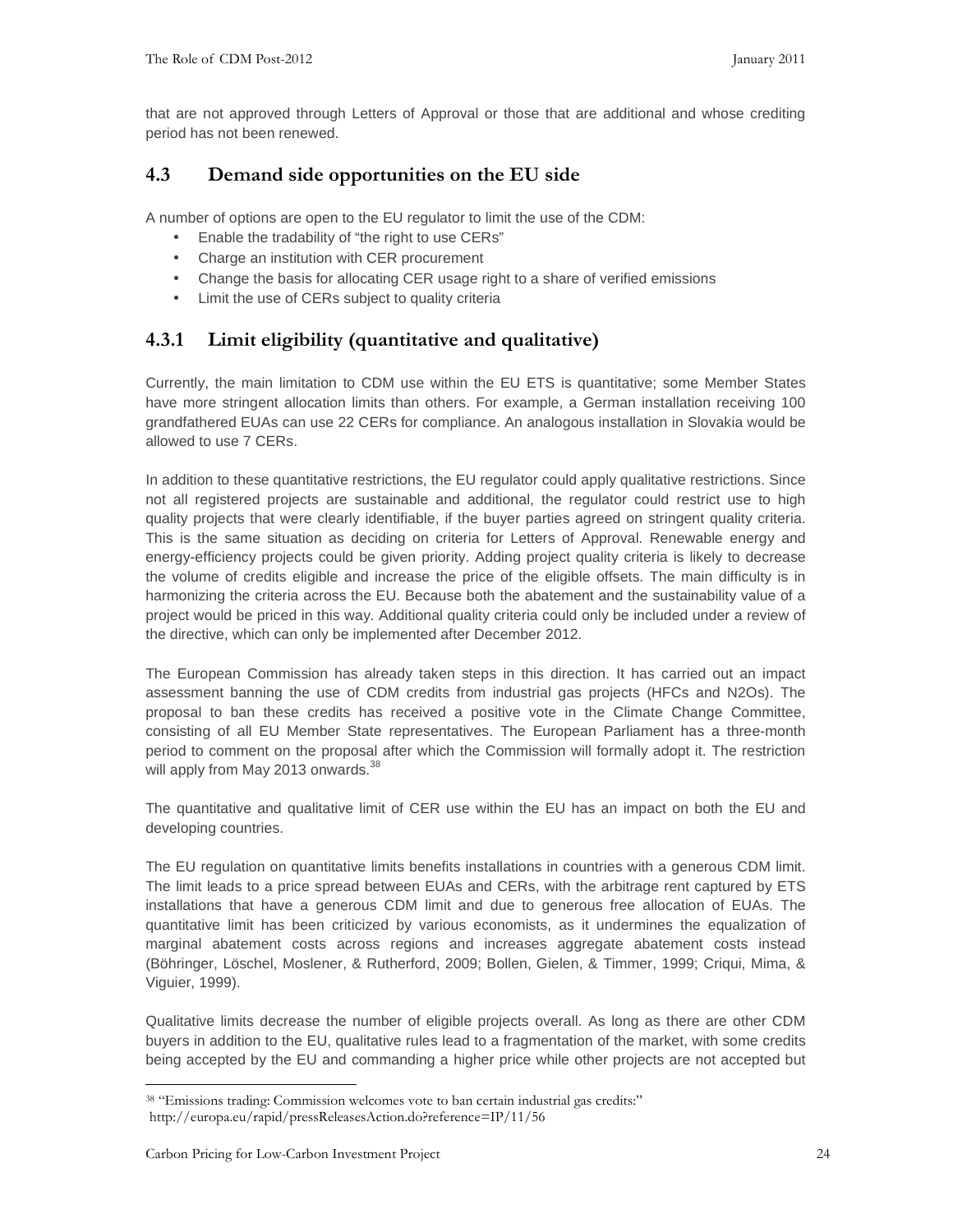eligible in other buyer countries. A fragmented market is by itself not a disadvantage. Given that the EU is currently the main buyer, other countries might learn from EU experience. Furthermore, the quality regulation, if well implemented, would increase the momentum for domestic EU abatement and the development of a competitive low-carbon economy well before other world regions.

Quantitative limits reduce the credit demand from CDM projects. Given the stringency of EU targets, current CDM limits, are generous and have not been used to their allowed threshold in the period 2008-2009. The implementation of quantitative limits is an implicit signal to developing countries that the EU is serious about climate change and that the additional costs from imposing the limit do not impose an intolerable burden on the EU economy. No limitation – while economically efficient – could foster the perception that industrialized nations are buying their way out, which is often cited by developing countries. Furthermore, it fosters the perception as engaging in abatement is harmful to economic development. CDM host countries profit most from a qualitative regulation if their own criteria are reflected in the definition of quality.

## **4.3.2 Tradable CDM usage rights**

The CDM limit creates a rent equal to the price spread between EUAs and CERs. Assuming that demand to use offsets exceeds the limit set by the regulator (e.g. the supplementarity condition), one could envisage a scheme that requires the presentation of an offset certificate for every CER that is to be imported into the EU ETS. If the certificates are allocated for free to existing installations, this approach is largely equivalent to the current scheme of installation-based limits for the use of CER credits. As the right to use offsets effectively transfers a monetary value to an installation that can use cheaper CER credits for compliance, this right could also be sold, e.g. in an auction. Auctioning corrects for potential arbitrage profits made by EU ETS operators that receive both allowances and offset certificates for free, and is the preferred option from an efficiency and competition point of view.

The initial allocation of offset certificates must counter potential market power effects, i.e. it would have to ensure that the rights are spread widely. Concerns about potential monopoly power could reduce actors' interest in investing in CDM projects, since the exercise of market power would result in an increased spread between the CDM and the EU ETS allowance price. Transparent monitoring would be essential to limit this effect.

## **Tradable CER usage rights - Impact on the EU and Developing countries**

The additional cost incurred for CER usage rights brings the cost of CER use closer to the actual EUA price. If the CER usage rights are auctioned to ETS installations, Member State government revenues will increase accordingly. These funds can be used for additional cost-efficient mitigation domestically and internationally. Furthermore, for CDM host countries the CDM usage right potentially increases the demand for credits, and increases certainty in the market.

## **4.3.3 Institutional EU procurement of credits**

Another option for achieving an equalization of prices between allowance prices and CDM credits is the "Institutional EU procurement of credits" (pre-commitment) option. Under this approach, the regulator issues additional allowances equal to the allowed offset limit. These allowances could be sold through an auction or distributed for free among existing installations. When the regulator issues the additional allowances, it signs an agreement to buy the same volume of offsets in the international market. Thus, no rents would accrue to private actors from the difference of CER and EU ETS prices.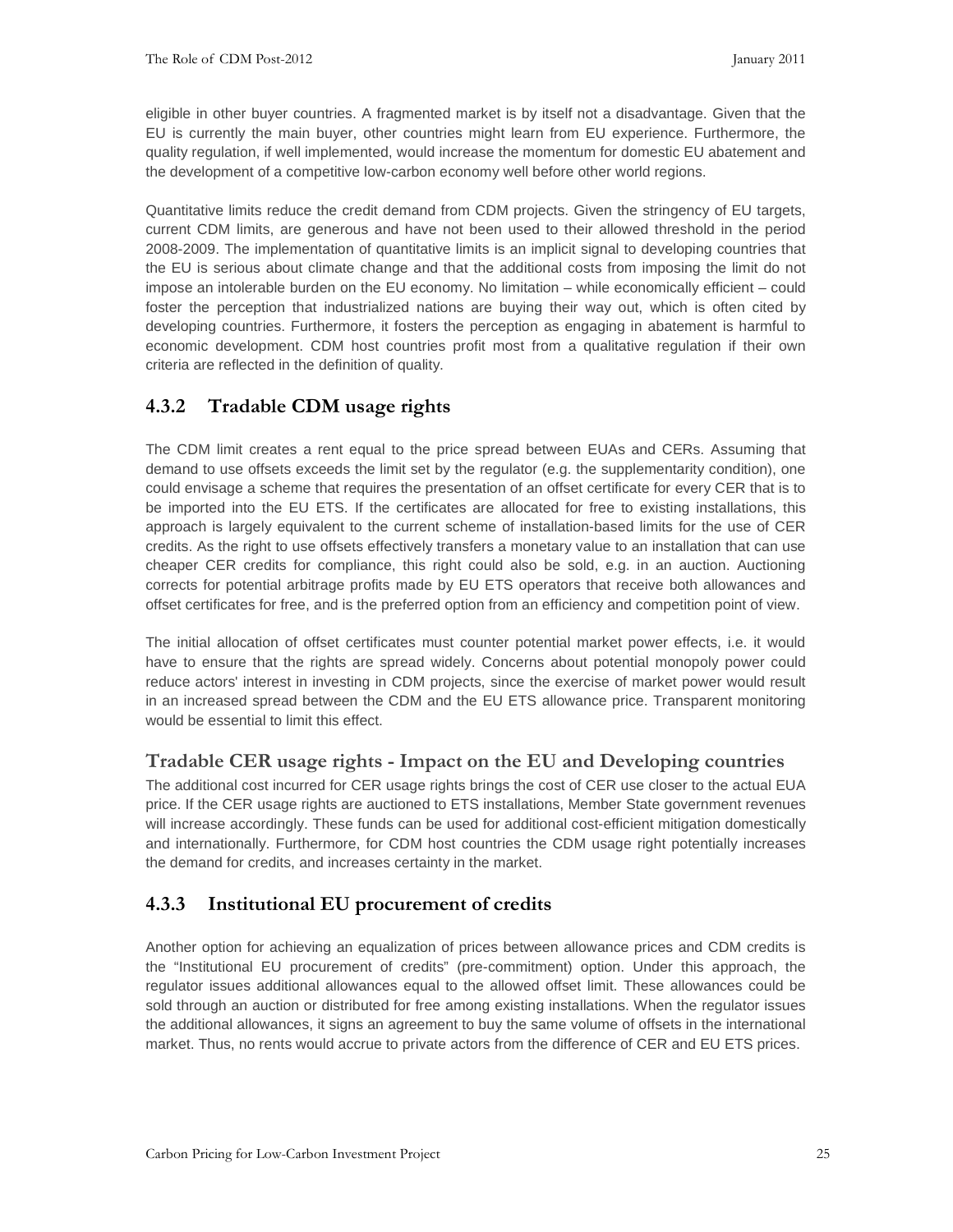#### **Institutional Procurement - Impact on the EU and Developing countries**

By acting as a large buyer in the CDM market, the EU regulator could minimize transaction costs and impose certain quality purchasing standards on the CDM market. It could also offer the opportunity for the purchasing institution to sign long-term contracts to support early stage CDM projects and promote renewable energy and other sustainable development. This could serve as a credible signal to project developers in the CDM market, and would enhance certainty in the CDM market about what projects are accepted not only by the EB but also by the compliance market. It is not clear, however, whether one single organization is sufficiently responsive to national circumstances and needs across many countries.

## **4.3.4 Changing the basis of allocating CDM usage limits**

Under entity-based limitations, each emitting entity is entitled to use offsets for a pre-defined share of either compliance needs ("compliance option") or of allocated allowances ("allocation option"). Under the former option, the higher an entity's verified emissions, the more CERs it can use. Under the latter rule, the higher the free allocation, the more CERs an entity can use. The rules differ in their effects on distribution, incentives for domestic emissions reductions and incentives to engage in international activities. The compliance option could give rise to perverse incentives to increase emissions, while the allocation option might give rise to competitive distortions by enhancing the distortions caused by free allocation.

If the CDM limit is binding, the right to use CDM credits to cover domestic emissions becomes valuable. If governments allocate allowances for free, this is likely either a reflection of industrial policy perspectives or of domestic political economy, or an attempt to target emissions leakage. This might justify linking the benefit arising from using CDM credits to allocation of allowances, rather than granting the benefit to all installations.

#### **Change of allocation basis - Impact on the EU**

The allocation of the right to use CDM credits in proportion to either current (compliance option) or recent (historical) CO<sub>2</sub> emissions, create a benefit from increasing CO<sub>2</sub> emissions. Another approach, in which the right to use offsets must be bought, leads to reduced distortions and reduced perverse incentives for domestic EU ETS installations.

## **4.4 Summary of options to limit CDM**

The options to limit the CDM include supply-side and compliance-side options. On the supply side, the Executive Board can introduce rules to favour long-term sustainable projects, such as renewables, through differentiated approval and renewal criteria of crediting period length, apply baselines more stringently, and, finally, enable harmonization of approval criteria between host countries to restrict a race to the bottom. On the compliance side, installation-based CDM limits could be tightened, tradable CDM usage rights could be introduced and auctioned, or a public institution could be created instead, which would acquire a pre-defined quantity of CDM credits, with a focus on agreed quality.

## **5 Concluding remarks**

In this paper, we have presented arguments that the CDM should be considered as a transitional, not a permanent, tool of international climate co-operation. It creates incentives to delay domestic climate policy in developing countries and limits ambition for low-carbon transformation in industrialized countries. This suggests a need for structured transition from the CDM to other schemes of international climate co-operation, including international financial mechanisms based on auction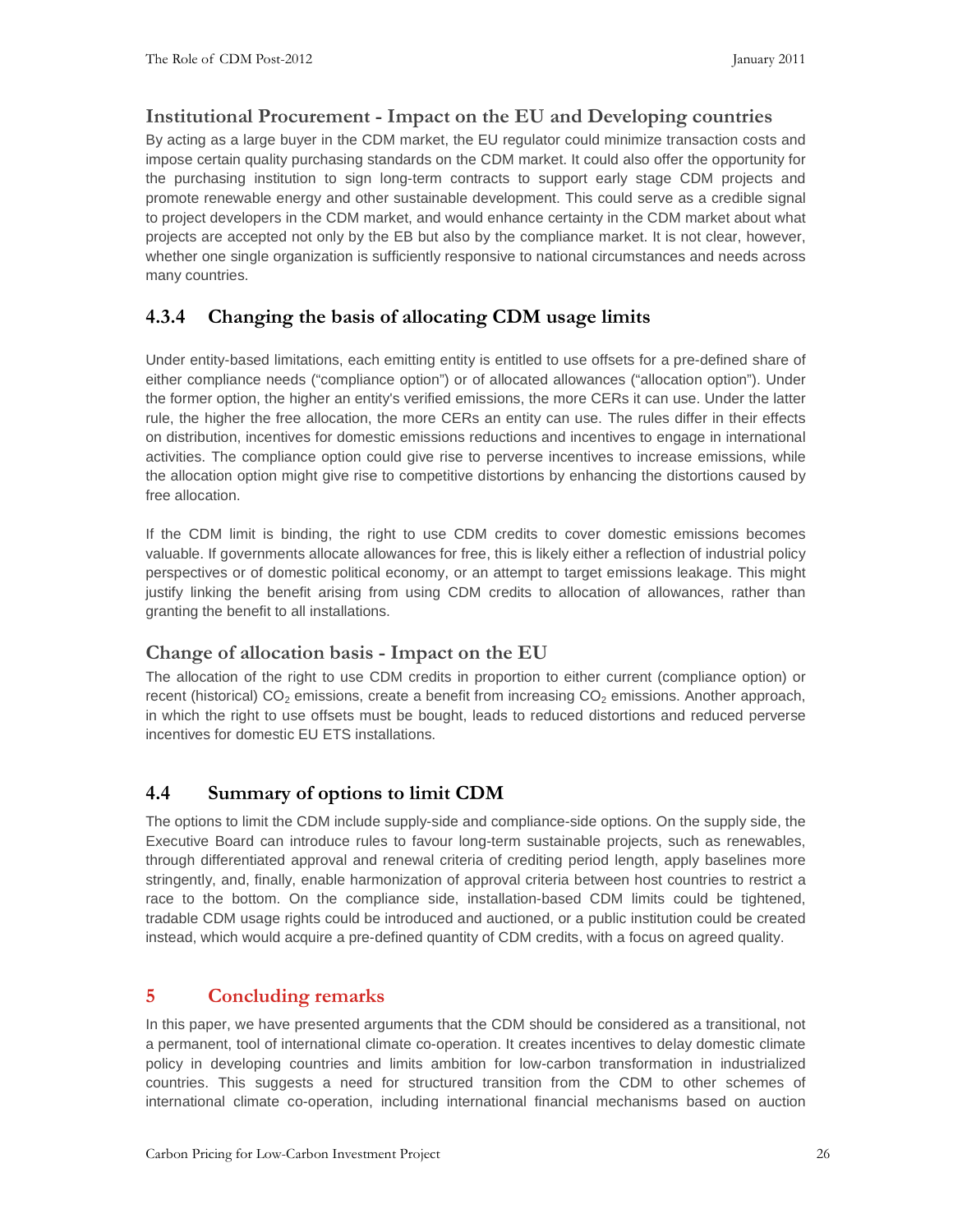revenues and other revenue streams. This paper has focused on the different options available to structure such a phase-out and has presented an individual evaluation of their economic and political merits.

#### **Acknowledgements**

The authors thank Roland Ismer, Angus Johnston, and Anja Kollmuss for valuable suggestions. Axel Michaelowa gave helpful comments on Section 4 of this paper.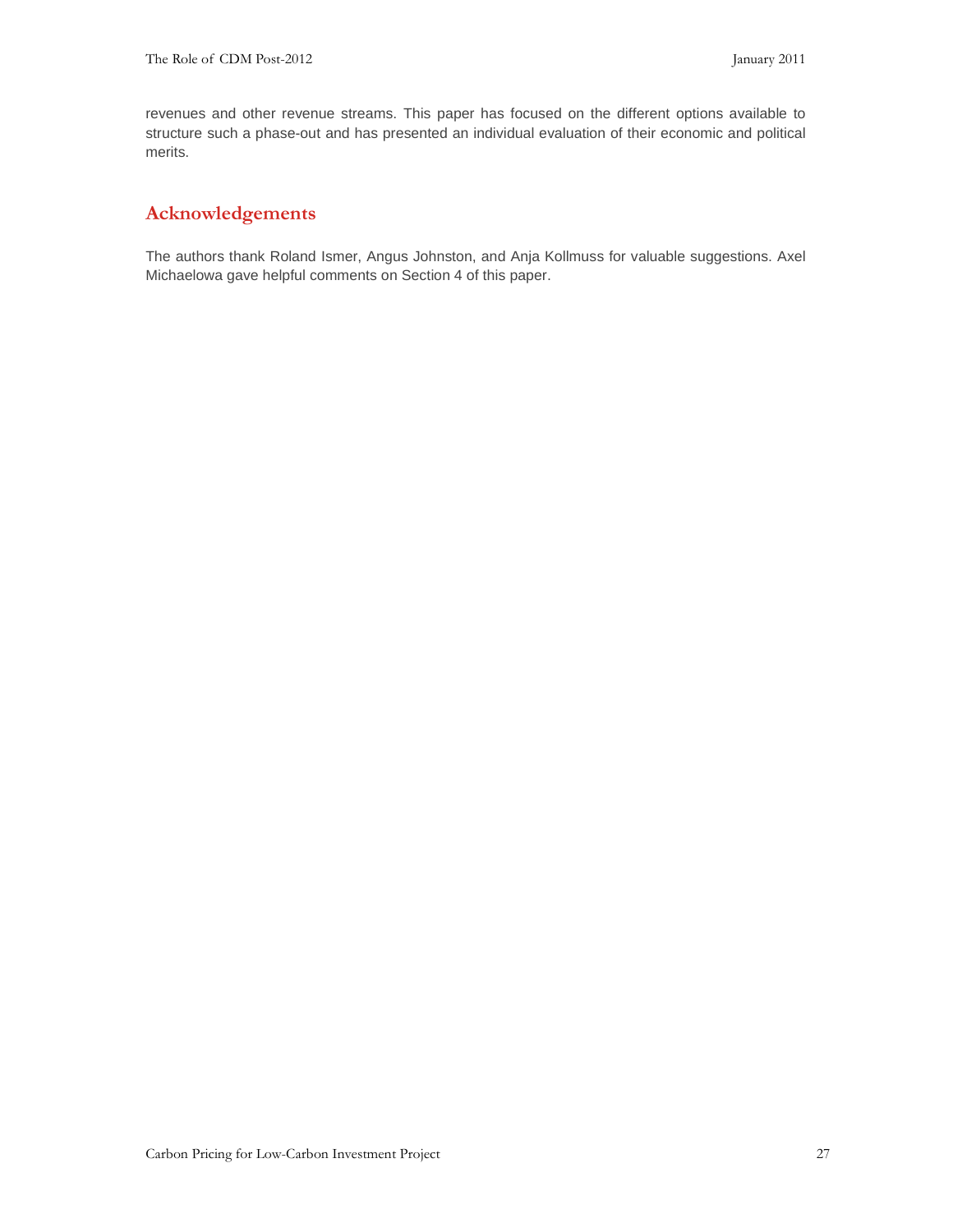## **References**

#### **Akita 2003**

Akita, J. (2003). A Simple Model of CDM Low-Hanging Fruit. In International frameworks and technological strategies to prevent climate change. Tokyo; New York: Springer.

#### **Alexeew, Bergset, Meyer, Petersen, Schneider and Unger (2010)**

Alexeew, J., Bergset, L., Meyer, K., Petersen, J., Schneider, L., & Unger, C. (2010). An analysis of the relationship between the additionality of CDM projects and their contribution to sustainable development. International Environmental Agreements: Politics, Law and Economics.

## **Böhringer, Löschel, Moslener and Rutherford (2009)**

Böhringer, C., Löschel, A., Moslener, U., & Rutherford, T. F. (2009). EU climate policy up to 2020: An economic impact assessment. Energy Economics, 31(Supplement 2), S295-S305.

#### **Bollen, Gielen and Timmer (1999)**

Bollen, J., Gielen, A., & Timmer, H. (1999). Clubs, Ceilings and CDM: Macroeconomics of Compliance with the Kyoto Protocol. The Energy Journal, 20(Special I), 177-206.

#### **Castro and Michaelowa (2009)**

Castro, P., & Michaelowa, A. (2009). The impact of CER discounting on the competitiveness of different CDM host countries. Working Paper Climate Strategies. Retrieved from http://www.climatestrategies.org/component/reports/category/39/136.html

#### **Communication by the European Commission (2007)**

Communication by the European Commission (2007). Press Release, 'Emissions trading: EU-wide cap for 2008-2012 set at 2.08 billion allowances after assessment of national plans for Bulgaria' – IP/07/1614. Retrieved from

http://europa.eu/rapid/pressReleasesAction.do?reference=IP/07/1614#fnB1

## **Council of the EU (2009)**

Council of the EU (2009). EU Presidency Conclusions EU October 2009 Summit (15265/1/09 REV 3). EU Council. Retrieved from http://www.consilium.europa.eu/uedocs/cms\_data/docs/pressdata/en/ec/110889.pdf

## **Council of the EU & European Parliament (2004)**

Council of the EU & European Parliament (2004). Directive 2004/101/EC of the European Parliament and of the Council of 27 October 2004 amending Directive 2003/87/EC establishing a scheme for greenhouse gas emission allowance trading within the Community, in respect of the Kyoto Protocol's project mechanisms. Retrieved from

http://eur-lex.europa.eu/LexUriServ/LexUriServ.do?uri=OJ:L:2004:338:0018:0018:EN:PDF

## **Council of the EU & European Parliament (2009)**

Council of the EU & European Parliament (2009). Directive 2009/29/EC of the European Parliament and of the Council of 23 April 2009 amending Directive 2003/87/EC so as to improve and extend the greenhouse gas emission allowance trading scheme of the Community. Retrieved from http://eur-lex.europa.eu/LexUriServ/LexUriServ.do?uri=OJ:L:2009:140:0063:0087:en:PDF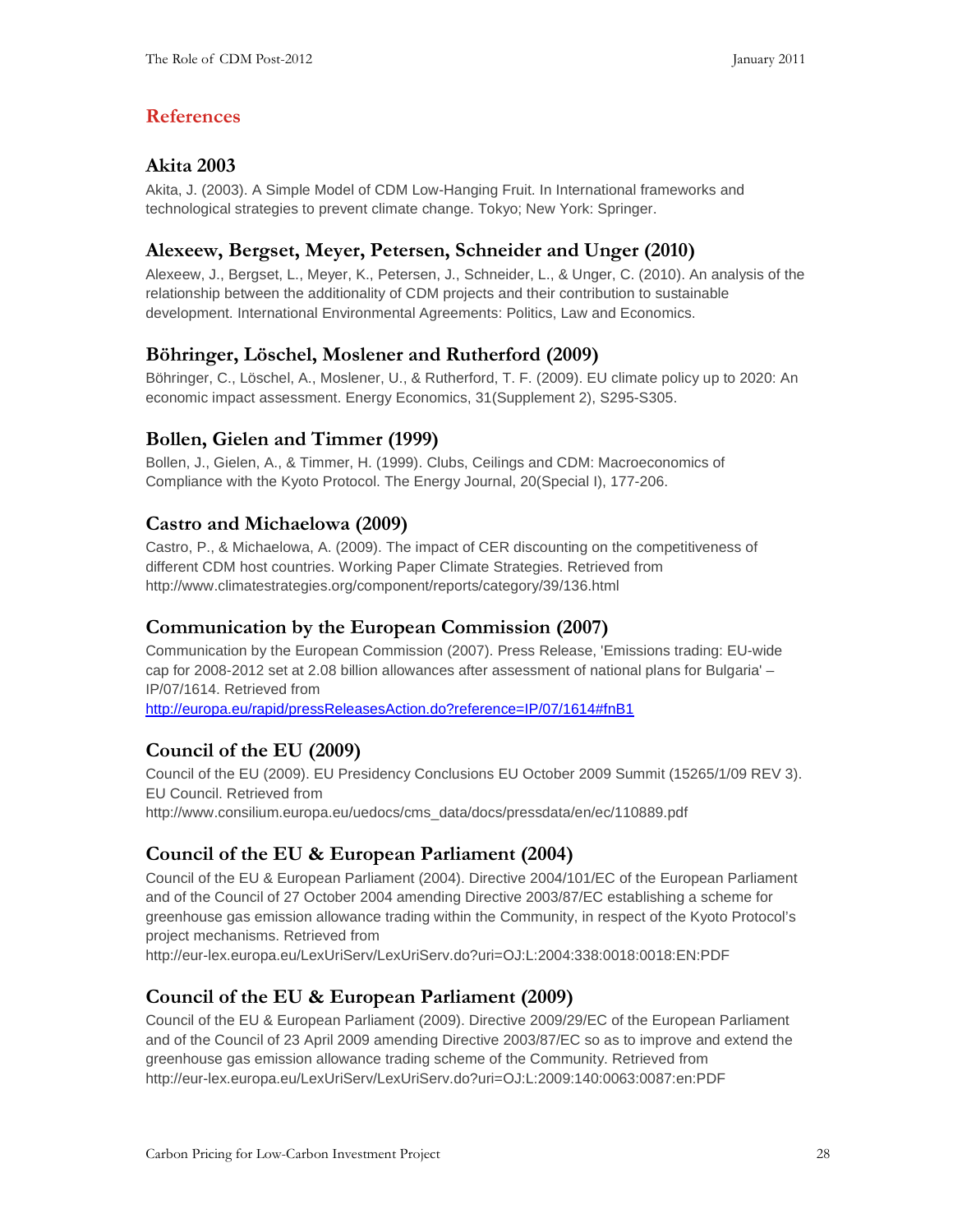## **Council of the European Union (2009)**

Council of the European Union (2009). Decision No 406/2009/EC of the European Parliament and of the Council of 23 April 2009 on the effort of Member States to reduce their greenhouse gas emissions to meet the Community's greenhouse gas emission reduction commitments up to 2020. Retrieved from http://eur-lex.europa.eu/LexUriServ/LexUriServ.do?uri=OJ:L:2009:140:0136:0148:EN:PDF

## **Criqui, Mima and Viguier (1999)**

Criqui, P., Mima, S., & Viguier, L. (1999). Marginal abatement costs of CO2 emission reductions, geographical flexibility and concrete ceilings: an assessment using the POLES model. Energy Policy, 27(10), 585-601.

## **EEA (2009)**

EEA (2009). GHG trends and projections in the EU-27. Retrieved from http://www.eea.europa.eu/themes/climate/ghg-country-profiles/tp-report-country-profiles/eu-27 greenhouse-gas-profile-summary-1990-2020.pdf

#### **Egenhofer, Alessi, Georgiev and Fujiwara (2011)**

Egenhofer, C., Alessi, M., Georgiev, A., & Fujiwara, N.(2011). The EU Emissions Trading System and Climate Policy towards 2050 Real incentives to reduce emissions and drive innovation. CEPS Special Report.

#### **Ellerman and Buchner (2008)**

Ellerman, A. D., & Buchner, B. (2008). Over-Allocation or Abatement? A Preliminary Analysis of the EU ETS Based on the 2005–06 Emissions Data. Environmental and Resource Economics, 41(2), 267-287.

#### **Ellis and Kamel (2007)**

Ellis, J., & Kamel, S. (2007). Overcoming Barriers to Clean Development Mechanism Projects. OECD. Retrieved from http://www.oecd.org/dataoecd/51/14/38684304.pdf

#### **Ellis, Winkler, Corfee-Morlot, Gagnon-Lebrun (2007)**

Ellis, J., Winkler, H., Corfee-Morlot, J.& Gagnon-Lebrun, F. (2007). CDM: Taking stock and looking forward. Energy Policy, 35(1), 15-28.

#### **den Elzen and Höhne (2008)**

den Elzen, M., & Höhne, N. (2008). Reductions of greenhouse gas emissions in Annex I and non-Annex I countries for meeting concentration stabilisation targets. Climatic Change, 91(3-4), 249-274.

## **European Commission (2010)**

European Commission (2010). Commission Staff Working Document - Accompanying document to the Commission decision on applying use restrictions on international credits (from HFC-23 and N2O projects) pursuant to Article 11a(9) of Directive 2009/29/EC. European Commission. Retrieved from http://ec.europa.eu/commission\_2010-2014/hedegaard/docs/ia\_restrictions\_industrial\_en.pdf

#### **Greiner and Michaelowa (2003)**

Greiner, S., & Michaelowa, A. (2003). Defining Investment Additionality for CDM projects—practical approaches. Energy Policy, 31(10), 1007-1015.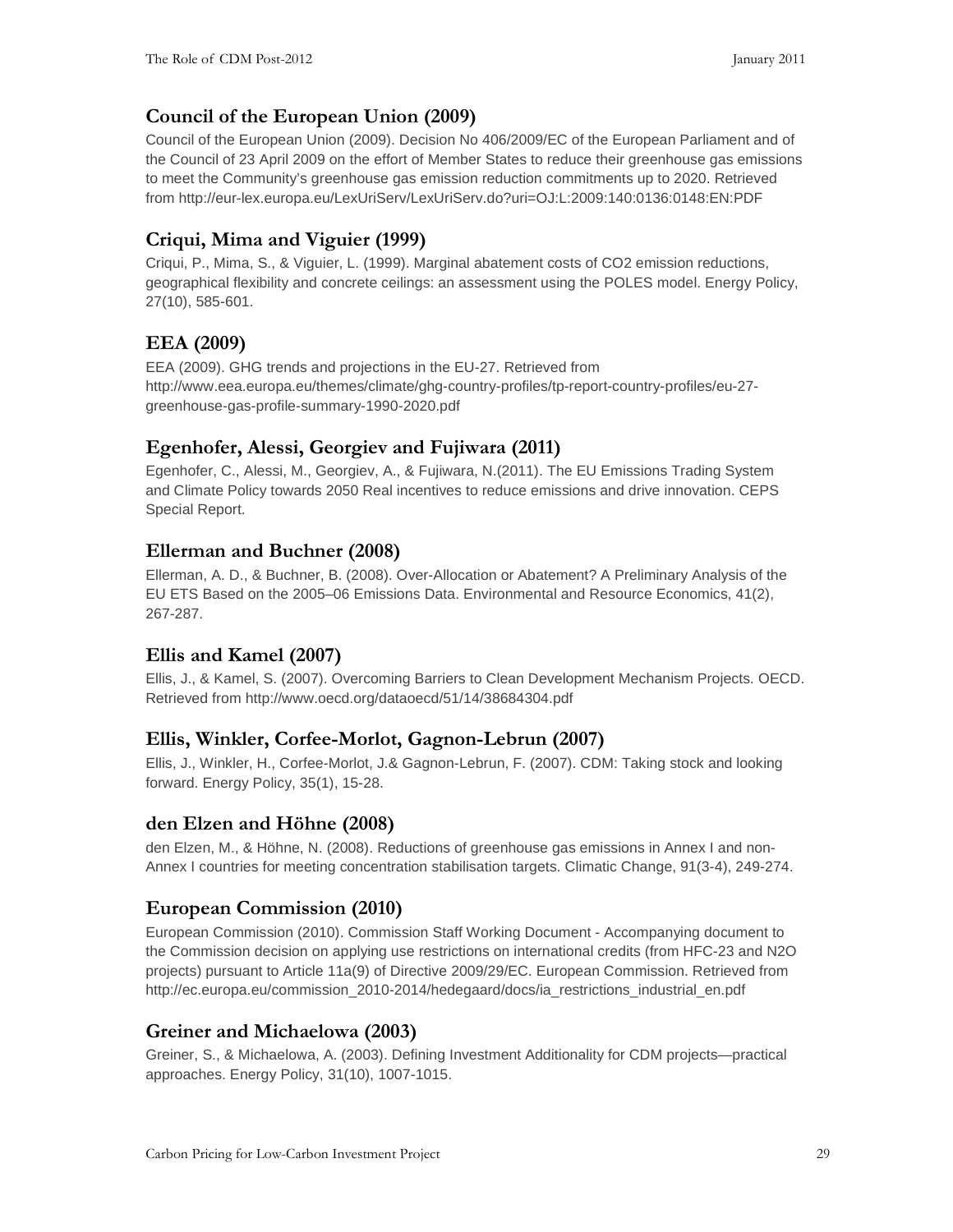## **Haya (2007)**

Haya, B. (2007). Failed mechanim - How the CDM is subsidizing hydro developers and harming the Kyoto Protocol. International Rivers. Retrieved from http://www.internationalrivers.org/files/Failed\_Mechanism\_3.pdf

## **He and Morse (2010)**

He, G., & Morse, R. (2010). Making Carbon Offsets Work in the Developing World: Lessons from the Chinese Wind Controversy. Working Paper Stanford University. Retrieved from http://pesd.stanford.edu/publications/making\_carbon\_offsets\_work\_in\_the\_developing\_world\_lessons \_from\_the\_chinese\_wind\_controversy/

## **Hermann, Graichen, Gammelin and Matthes (2010)**

Hermann, H., Graichen, V., Gammelin, C., & Matthes, F. C. (2010). Free allocation of emission allowances and CDM/JI credits within the EU ETS Analysis of selected industries and companies in Germany. Öko-Institute (Report commissioned by WWF Germany). Retrieved from http://www.oeko.de/files/forschungsergebnisse/application/octet-stream/download.php?id=1105

## **IPCC (2007)**

IPCC (2007). Fourth Assessment Report of the Intergovernmental Panel on Climate Change: Mitigation of Climate Change. Cambridge, New York.

#### **Kossoy and Ambrosi (2010)**

Kossoy, A., & Ambrosi, P. (2010). State and trends of the carbon market 2010. Washington D.C.: World Bank. Retrieved from http://wbcarbonfinance.org/docs/State\_\_\_Trends\_of\_the\_Carbon\_Market\_2009- FINAL\_26\_May09.pdf

## **Liu (2010)**

Liu, X. (2010). Extracting the resource rent from the CDM projects: Can the Chinese Government do better? Energy Policy, 38(2), 1004-1009.

#### **Mansanet-Bataller, Chevallier, Hervé-Mignucci, and Alberola (2010)**

Mansanet-Bataller, M., Chevallier, J., Hervé-Mignucci, M., & Alberola, E.(2010). The EUA-sCER Spread: Compliance Strategies and Arbitrage in the European Carbon Market. Retrieved from http://ssrn.com/paper=1540599

#### **Michaelowa (2004)**

Michaelowa, A. (2004). How Europe embraced the CDM - The role of researchers and interest groups in changing minds. Asia-Europe Foundation.

## **Michaelowa (2009)**

Michaelowa, A. (2009). Interpreting the Additionality of CDM Projects: Changes in Additionality Definitions and Regulatory Practices over Time. In C. Streck & D. Freestone (Eds.), Legal aspects of carbon trading: Kyoto, Copenhagen, and beyond. Oxford; New York: Oxford University Press.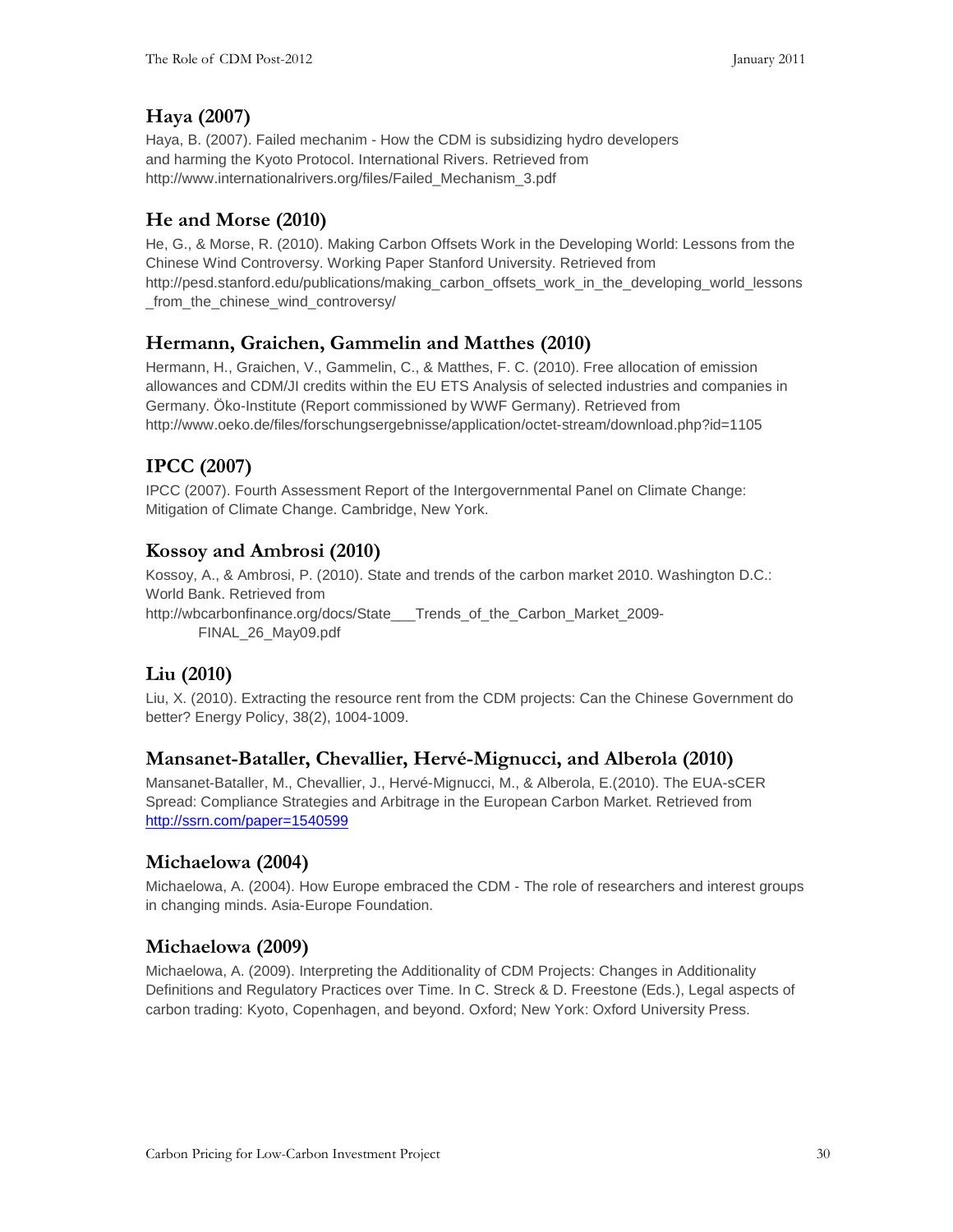#### **Michaelowa and Purohit (2007)**

Michaelowa, A., & Purohit, P. (2007). Additionality determination of Indian CDM projects - Can Indian CDM project developers outwit the CDM Executive Board? (Climate Strategies Working paper). Switzerland: University of Zurich.

#### **Narain and van 't Veld (2008)**

Narain, U., & van 't Veld, K. (2008). The Clean Development Mechanism's Low-hanging Fruit Problem: When Might it Arise, and How Might it be Solved? Environmental and Resource Economics, 40(3), 445-465.

#### **Nussbaumer (2009)**

Nussbaumer, P. (2009). On the contribution of labelled Certified Emission Reductions to sustainable development: A multi-criteria evaluation of CDM projects. Energy Policy, 37(1), 91-101.

## **OECD (2009)**

OECD (2009). The Economics of Climate Change Mitigation. Policies and Options for Global Action Beyond 2012. Retrieved from

http://www.oecd.org/document/56/0,3343,en\_2649\_34361\_43705336\_1\_1\_1\_1,00.html#TOC

#### **Olsen (2007)**

Olsen, K. H. (2007). The clean development mechanism's contribution to sustainable development: a review of the literature. Climatic Change, 84(1), 59-73.

#### **Olsen and Fenhann (2008)**

Olsen, K. H., & Fenhann, J. (2008). Sustainable development benefits of clean development mechanism projects: A new methodology for sustainability assessment based on text analysis of the project design documents submitted for validation. Energy Policy, 36(8), 2819-2830.

#### **Pearson (2007)**

Pearson, B. (2007). Market failure: why the Clean Development Mechanism won't promote clean development. Journal of Cleaner Production, 15(2), 247-252.

## **Point Carbon (2011)**

Point Carbon (2011). EUA-CER Price Spread. Retrieved from http://www.pointcarbon.com/

#### **Purohit and Michaelowa (2007)**

Purohit, P., & Michaelowa, A. (2007). Potential of wind power projects under the Clean Development Mechanism in India. Carbon Balance and Management, 2(1), 8.

#### **Seres, Haites and Murphy (2009**)

Seres, S., Haites, E., & Murphy, K. (2009). Analysis of technology transfer in CDM projects: An update. Energy Policy, 37(11), 4919-4926.

#### **Schneider (2007)**

Schneider, L. (2007). Is the CDM fulfilling its environmental and sustainable development objectives? An evaluation of the CDM and options for improvement. Retrieved from www.oeko.de/oekodoc/622/2007-162-en.pdf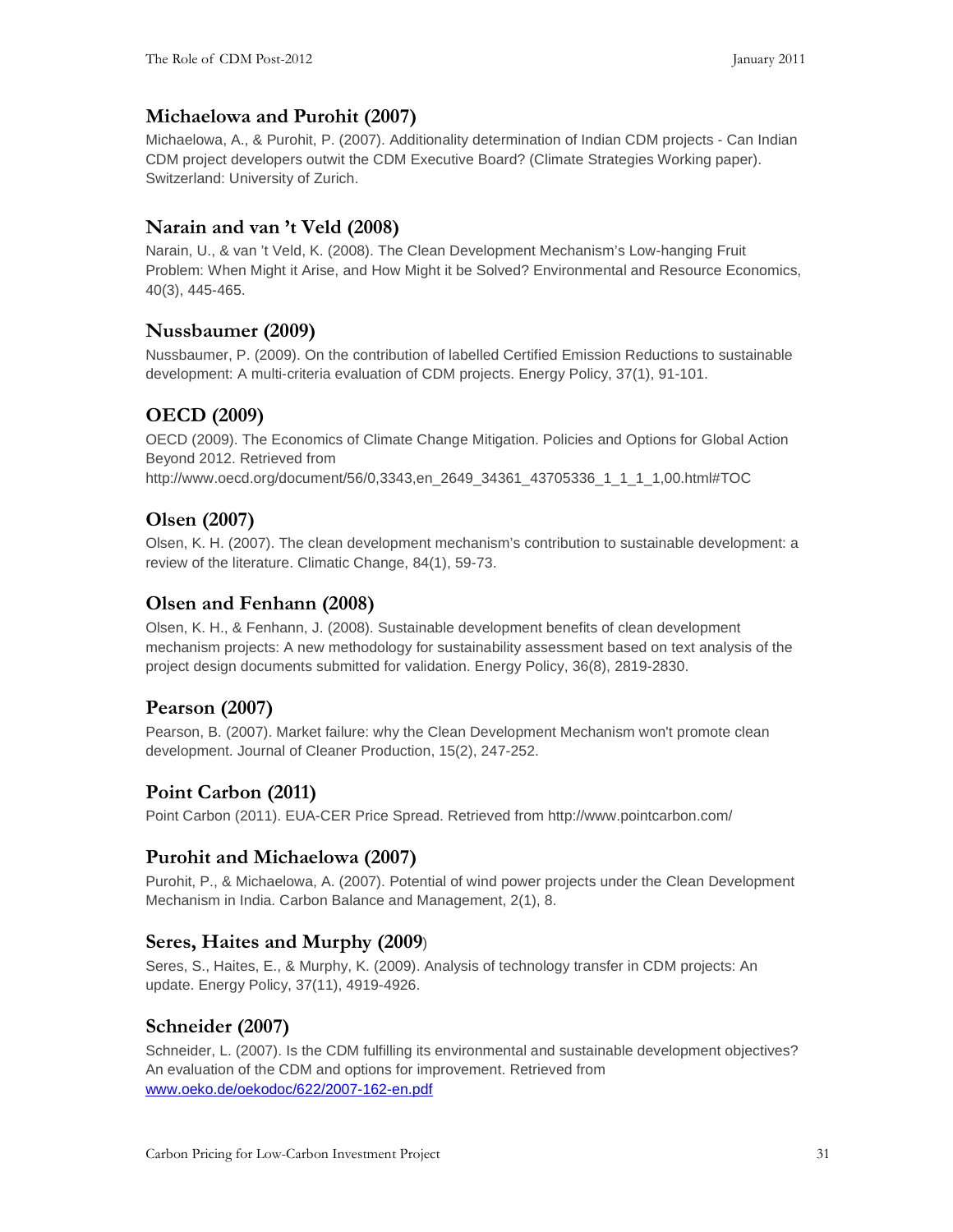#### **Schneider (2009a)**

Schneider, L. (2009a). Assessing the additionality of CDM projects: practical experiences and lessons learned. Climate Policy, 9(3), 242-254.

#### **Schneider (2009b)**

Schneider, L. (2009b). A Clean Development Mechanism with global atmospheric benefits for a post-2012 climate regime. International Environmental Agreements: Politics, Law and Economics, 9(2), 95- 111.

#### **Schneider and Grahof (2006)**

Schneider, L., & Grashof, K. (2006). Capacity Development for the Clean Development Mechanism Lessons Learned in Ghana, India, Indonesia, South Africa and Tunisia. GTZ Eschborn. Retrieved from http://www.gtz.de/de/dokumente/en-climate-cdm-capacity-development.pdf

#### **Schneider, Lazarus and Kollmuss (2010)**

Schneider, L., Lazarus, M., & Kollmuss, A. (2010). Industrial N2O Projects Under the CDM: Adipic Acid - A Case of Carbon Leakage? SEI Working Paper WP-US-1006. Retrieved from http://www.cdm-watch.org/wordpress/wp-content/uploads/2010/10/CDM-Watch\_Adipic-Acid Study1.pdf

#### **Sutter and Parreño (2007)**

Sutter, C., & Parreño, J. (2007). Does the current Clean Development Mechanism (CDM) deliver its sustainable development claim? An analysis of officially registered CDM projects. Climatic Change, 84(1), 75-90-90.

#### **Teichmann (2010)**

Teichmann, D. (2010). Public and private risk sharing in the financing of low- emitting urban infrastructure projects: the case of CDM projects. Working Paper University of Paris-Dauphine & CDC Climat Recherche, Paris.

## **UNEP Risoe (2010)**

UNEP Risoe (2010). UNEP Risoe CDM/JI Pipeline Analysis and Database. Retrieved from http://cdmpipeline.org/

## **UNFCCC (1992)**

UNFCCC (1992). United Nations Framework Convention on Climate Change. Retrieved from http://unfccc.int/resource/docs/convkp/conveng.pdf

## **UNFCCC (1997)**

UNFCCC. (1997). Kyoto Protocol to the United Nations Framework Convention on Climate Change.

## **UNFCCC (2001)**

UNFCCC. (2001). Modalities and procedures for a clean development mechanism, as defined in Article 12 of the Kyoto Protocol Decision 17/CP.7. Retrieved from http://unfccc.int/resource/docs/cop7/13a02.pdf#page=20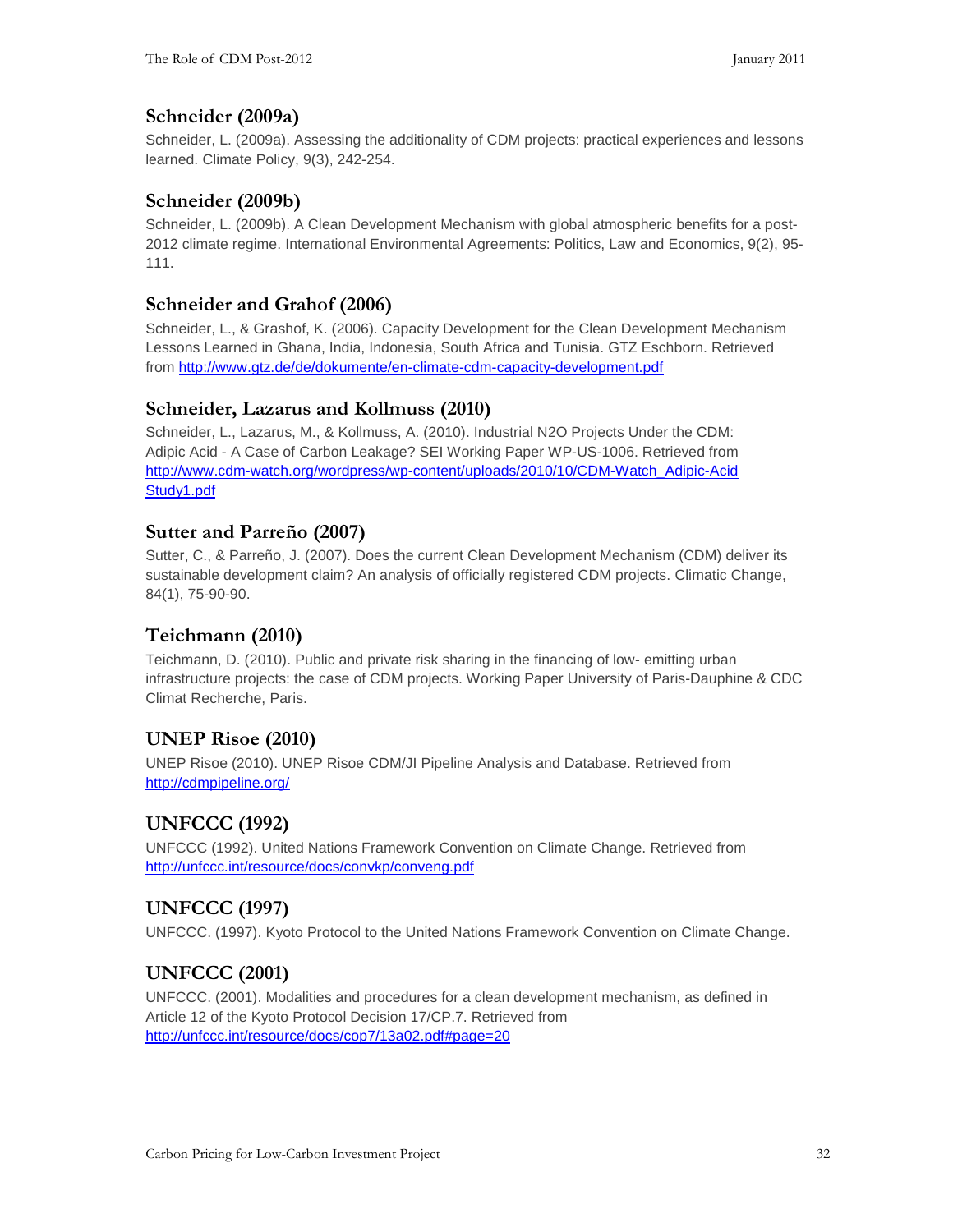#### **Wara (2008)**

Wara, M. (2008). Measuring the Clean Development Mechanism's Performance and potential. UCLA Law Review, 55(6). Retrieved from http://iis-db.stanford.edu/pubs/22226/wara\_law\_review\_ucla.pdf

#### **Wara and Victor (2008)**

Wara, M., & Victor, D. G. (2008). A Realistic Policy on International Carbon Offsets. Stanford Law School Working Paper 74. Retrieved from http://www.law.stanford.edu/publications/details/4032/

#### **Woerdman (2004)**

Woerdman, E. (2004). The institutional economics of market-based climate policy. Amsterdam; Boston: Elsevier.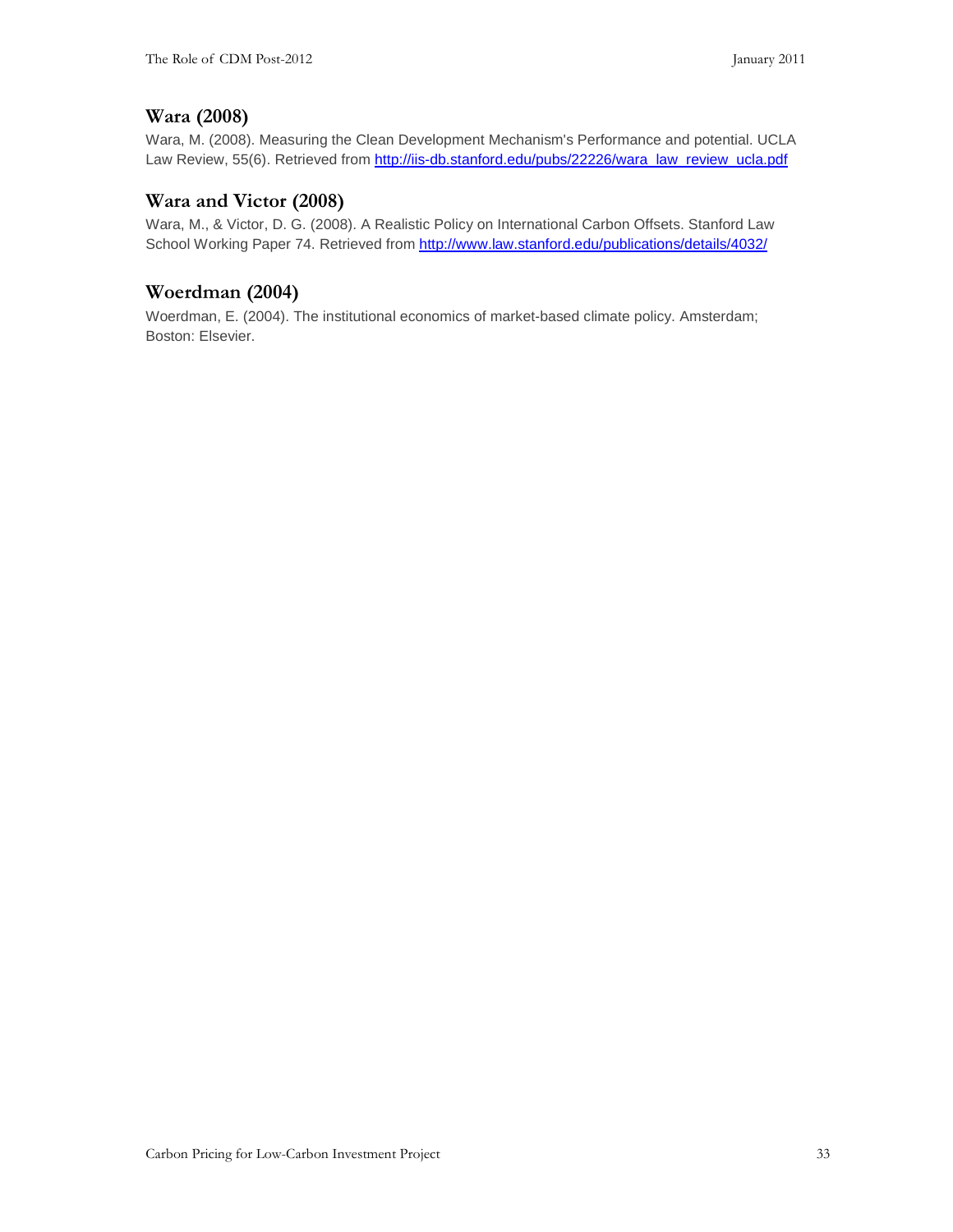#### **Annex 1: The regulations for the CDM limit: CDM under the 20% target**

The volume of CDM credits that can be used for the period 2008-2020 can be calculated by three approaches:

- The amended EU Emissions Trading Directive (2003/87/EC) defines limits for the use of CDM credits post-2012. Within the EU ETS, the unused CDM quotas from Phase II can be used. The overall CDM quota over 2008-2012 is equal to 1,436 million tonnes.
- The CDM limit as a percentage of allocation varies across NAPs and in Article 11a, the EU ETS directive increases this percentage limit to "not lower than" 11%. With this rule, the total CDM limit is equal to 1,534 million tonnes without the new scope and 1,574 with the new scope.
- Using the supplementarity criteria, that up to half of the reduction effort can be covered with offsets, we arrive at 1,424 million tonnes without the new scope and 1,471 million with the new scope.

In the following we will use the more restrictive supplementarity criterion.

Ex-ante it is not clear whether this potential demand will be realized, nor whether it can be satisfied with CDM credits. The types of credits that can be used post-2012 are contingent on a satisfactory climate change agreement and are divided into three categories of eligible credits:

- Credits from projects that started before the end of 2012, and the resulting credits up to the end of 2012;
- Credits from projects that started before the end of 2012, and which are issuing credits after 2013; and
- Credits from projects that started in 2013, and are being pursued in Least-Developed Countries.

For the first category (registered and issued credits before 2013), the competent authority can convert unused credits issued until March 31st, 2015, into allowances valid from 2013 onwards (Article 11a (2)). All other credits (under categories two and three) used post-2012 can only be generated from project types that were allowed in phase II. However, additional qualitative criteria might restrict the variety of project types eligible, subject to a comitology procedure.<sup>39</sup> New entrants, and new entrants from phase II and aviation (Article 11a (8)), which have not received an entitlement to use offsets or free allocation pre-2012, can use offsets "not below" 4.5% of their verified emissions in the period 2013-2020.

In addition, EU Member States can use CDM credits to cover emissions in the sectors that are not covered by EU ETS, towards their national target. In the absence of an international agreement on climate change, EU Member States are allowed to use CDM credits up to 3% of their 2005 non-ETS sector emissions annually for the period 2013-2020. In addition, 12 Member States can use an additional 1% of their 2005 non-ETS sector emissions from project-based credits in the same period.<sup>40</sup> The credits allowed through the additional 1% are non-tradable, non-bankable and can come only from projects in LDCs or Small Island States. In total, this amounts to an annual allowance of 97.8 million tonnes of CDM offsets, a total of 782 million tonnes in the period 2013-2020.<sup>41</sup> Of these, 78.2 million tonnes can exclusively be provided from LDCs. Potential CDM supply currently in the pipeline

<sup>-</sup><sup>39</sup> Preamble 29-31 of Revised EU ETS Directive 2009/29/EC.

<sup>40</sup> Council of the European Union (2009: paragraph 16)

<sup>41</sup> However, should a Member State have more stringent national targets, "the limitation imposed by this Decision on the use of greenhouse gas emissions reduction credits should not apply to the additional emissions reductions to attain the national objective." Council of the European Union (2009: paragraph 17).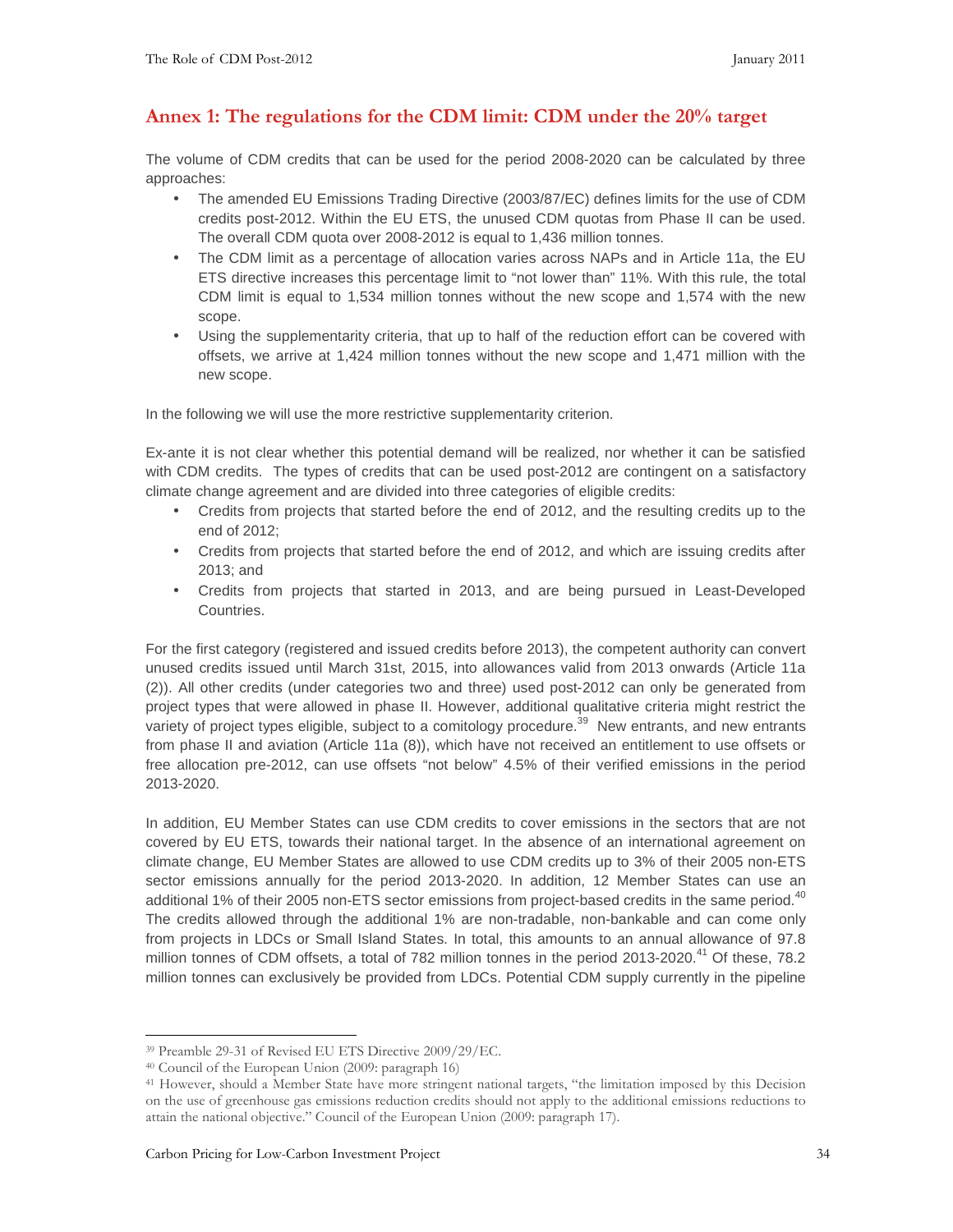from LDCs is 112 million tonnes up to 2020, of which 5.1 million tonnes is already registered, and less than 20,000 million tonnes had been issued before 2010.

Thus, under a 20% target, total EU CDM demand is potentially 2,253 million tonnes with the new scope (1,471 million tonnes + 735 million + 47 million tonnes) and 2,206 million tonnes without, in the period 2008-2020.

#### **Annex 2: What would the CDM limit be in the case of the 30% target?<sup>42</sup>**

The move to 30%, described in the following section, is based on key assumptions, which have not been confirmed by official European Commission decisions. The total reduction necessary in by 2020 is 1,669 million tonnes below EU 1990 emissions of 5,564 million tonnes.

Assuming the effort-sharing between the EU ETS and non-ETS sectors stays equal to their shares in the 20% target, then the 493 million tonnes additional  $CO<sub>2</sub>$  emissions reductions are split to 301 million tonnes and 192 million tonnes between the ETS and non-ETS sector, respectively. This would shift the linear reduction factor from 1.74% to 3.19% for the EU ETS reduction target. EU ETS allocation under the 30% target would be equal to 1,531 million tonnes in 2020 including new scope.

If we assume that the CDM limit remains half of the emissions reductions (i.e. supplementarity equal to 50% relative to 2005 emissions levels), then the EU ETS CDM limit will be 2,207 million tonnes for the EU ETS sector for the period 2008-2020, not including the new scope.<sup>43</sup> Adding the CER allowance from the new scope would increase this number by 86 million tonnes, to 2,294 million tonnes.<sup>44</sup>

For the non-ETS sector, assuming the ratio above, the move to the 30% target would require additional emissions reductions of 212 million tonnes in 2020. This translates into a 17.1% reduction target, relative to 2005.<sup>45</sup> Additional 534 million tonnes (for a total of 1,269 million tonnes) of CDM credits would be allowed in the non-ETS. The total EU CDM limit sums up to 3,563 million tonnes under the supplementarity criterion.

<sup>-</sup><sup>42</sup> In this paper, we do not account for the possibility that, under a higher target, Member States might get access to credits from LULUCF.

<sup>43</sup> Including the CDM limit for aviation would add 47 million tonnes.

<sup>44</sup> Difference caused by rounding.

<sup>45</sup> The European Commission proposal suggested that the additional emissions reductions due to a 30% target should be distributed among Member States according to their non-ETS emissions share in 2020 under a 20% reduction target. This rule was not included in Decision 406/2009/EC. Instead, the Decision reads in the preamble: "Upon the approval by the Community of an international agreement on climate change, the emissions limits for Member States should be adjusted to achieve the Community's greenhouse gas emissions reduction commitment set out in that agreement, taking into account the principle of solidarity between Member States and the need for sustainable economic growth across the Community. The amount of credits from greenhouse gas emissions reduction projects in third countries that each Member State can use should be increased by up to half of the additional reduction effort under this Decision".